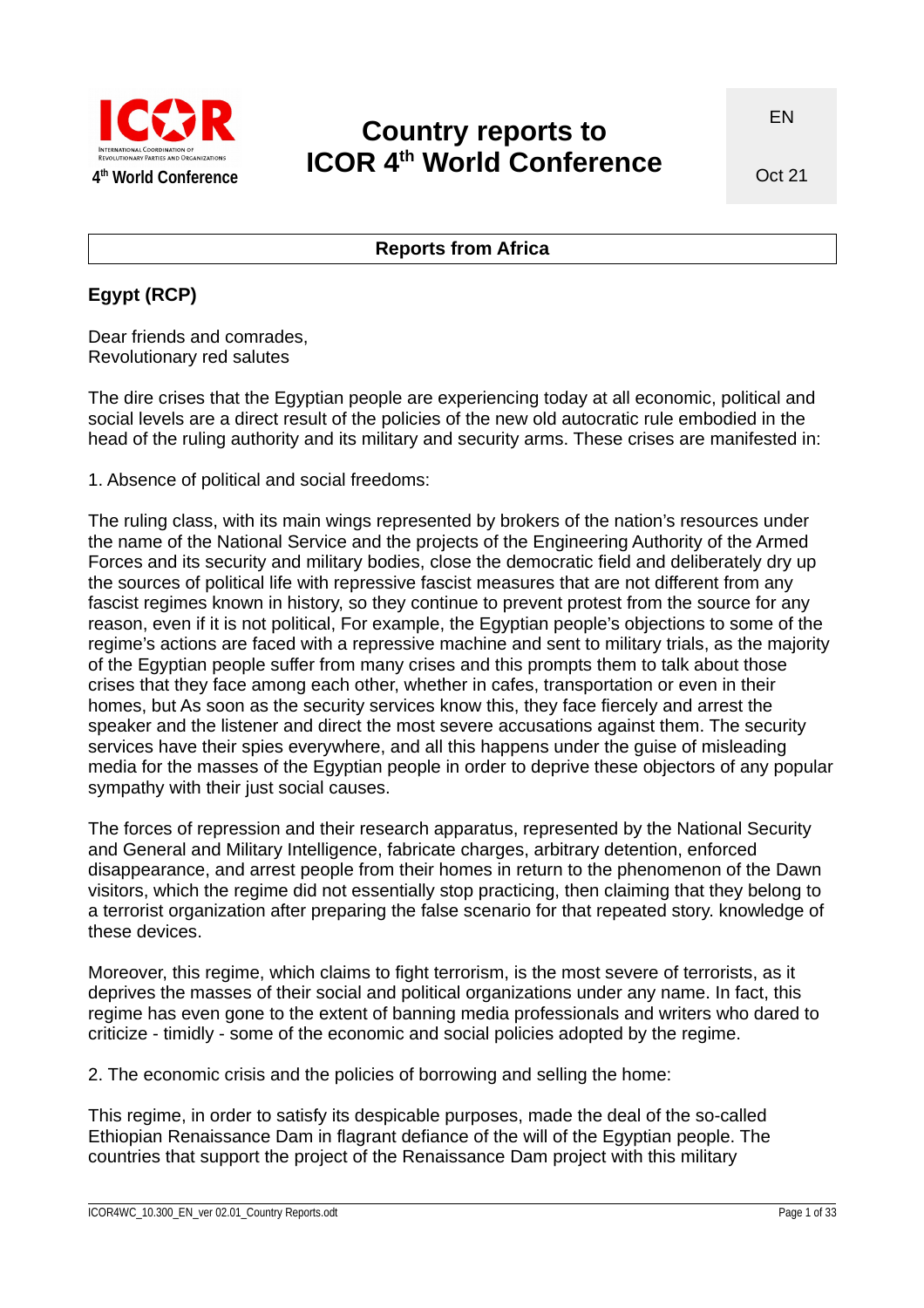government in Egypt, but it is against the will of the Egyptian people and a usurpation of their rights in one of the most important resources of the country in which they live and pay dearly and preciously for it and sacrifice their lives for the rise of the Egypt they love, not the one ruled by the military

Then comes the naivety of the masses to play the laws and defend the right to the waters of the Nile through the sympathy of the masters of this regime in some of the so-called great countries, and the head of the Egyptian regime was satisfied that he made "Abi Ahmed" the Prime Minister of Ethiopia take an oath that he would not harm Egypt, all in parallel With the prohibition of any protests, demonstrations, or activities by the Egyptian people, in rejection of the Ethiopian dam agreements that the regime has concluded with Abi Ahmed, and demanding their historical right to the waters of the Nile.

The regime resorted to its parliament formed by the Military Intelligence Department to pass the agreement, and it is no wonder, as it is the parliament of the power and the ruling class and not the parliament of the people.

In addition, the regime resorted to foreign aid, international and regional loans and borrowing, which led to the implementation of policies of deliberate impoverishment of the masses of the Egyptian people, accompanied by the sale of the public sector and the privatization of state service and production institutions such as health and education, and the lifting of mainly meager subsidies on fuel and basic commodities, which led to an insane rise in food prices. Medicine, electricity, water, and all that keeps the Egyptian people on the subsistence limit accordingly, and even the prices of food, medicine, electricity and water have exceeded international prices, and there are still more austerity measures "for the working people and the poor."

This regime preaches to us through its ministers and officials, those measures that lead to the implementation of the genocidal policies of the masses of the Egyptian people at all levels, in a crime no less than the crime of Hitler's fascism towards the peoples.

Rather, this fascist military regime sends the sons of the poor, forcibly recruited under the name of serving the homeland, to build bridges, roads, facilities and projects that benefit mainly capitalism and the private sector, in a clear challenge from the regime to the Egyptian people who want to live a decent life instead of deliberate impoverishment and starvation, spreading epidemics and diseases, arresting civilians and closing Factories and the displacement of workers, in the context of turning these Egyptian conscripts into mercenaries in the service of the Zionist-American Gulf capitalist project.

The regime, which claims its ambition to build a modern democratic state, controls, with its military, security and intelligence institutions, more than 70% of the nation's economy and assigns direct orders to its companies construction, internal trade and all projects, and even service and entertainment activities, and subcontracts business to companies owned by its current and retired generals. He appoints his men from the generals and former officers to executive positions, such as governors, heads of local councils, and service companies such as electricity, water and sewage, and public business sector companies.

3. Responsibility for enlightenment and the regime's claim to combat terrorism intellectually and security:

This regime, which buzzes in its foreign discourse under the pretense of fighting terrorism intellectually, is in fact the first sponsor of terrorism at the intellectual level. It cuts billions from the budget of the poor to fund reactionary religious institutions, especially Al-Azhar - the main incubator of terrorist thought - to make a popular backer for it to pacify the Egyptian people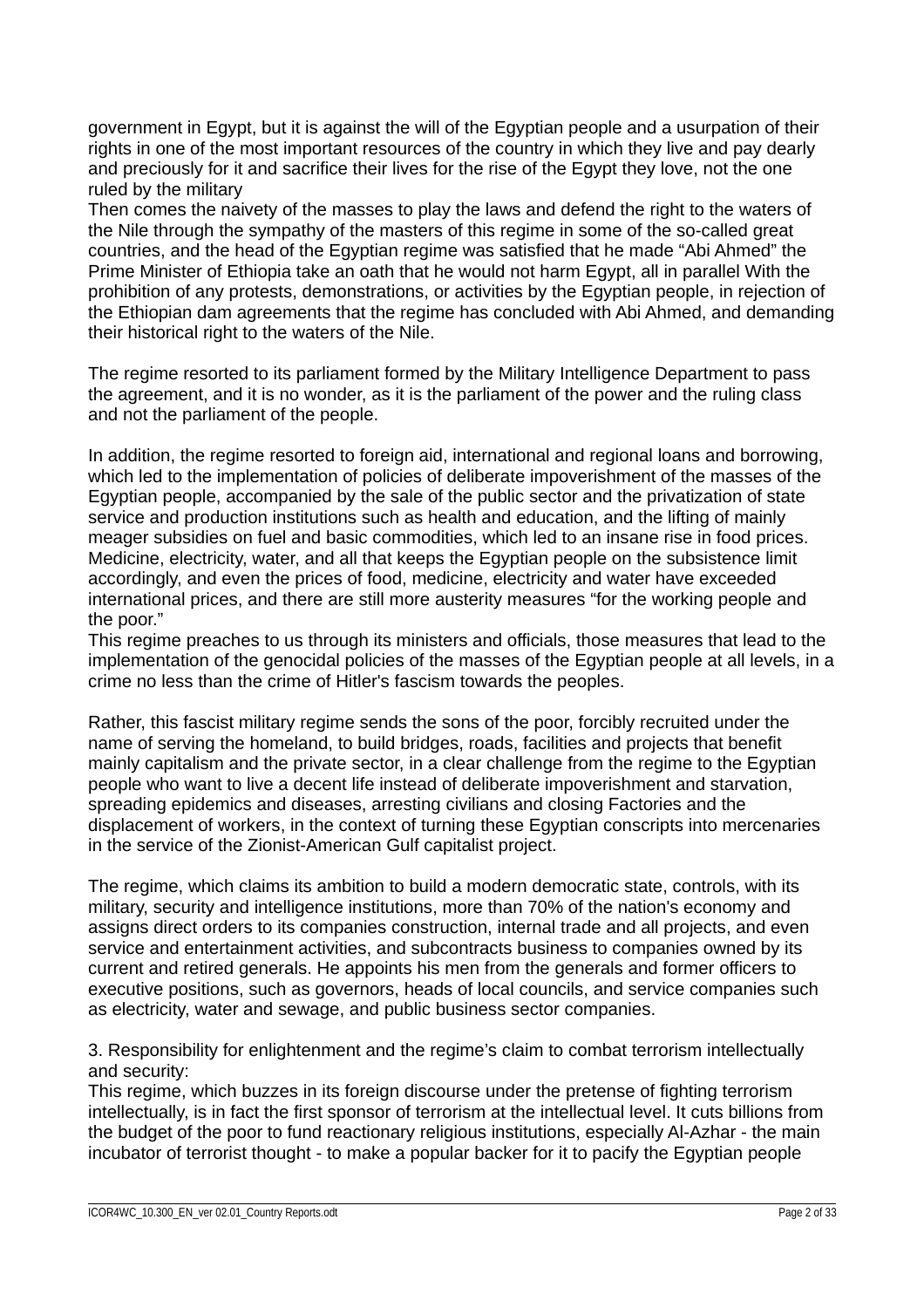and preoccupy it with myths and myths. Hoping to distract him from his social and economic rights, in blatant defiance of the masses of the Egyptian people, who in turn dropped these religious groups from their mentality in the second intifada on June 30.

This regime, which claims the intellectual confrontation of terrorism, prevents any criticism of the reactionary religious institutions and their rotten ideas, and sends intellectuals and writers to prison on charges of blasphemy, insulting heritage and insulting sanctities in a scene not different from the Inquisition in the Middle Ages.

4. Our responsibility and role towards the country and the people:

In light of the foregoing and our belief in Marxism-Leninism and in fulfillment of the great socialist heritage, it was necessary for us to go to the masses to raise awareness and organize them, despite the revolutionary root and unprecedented repression experienced by the political climate. This is a fascist military regime, and despite our lack of capabilities and an unprecedented security siege, we have not and will not hesitate to participate in the popular rejection of this system from a progressive class standpoint, leading to the building of the Bolshevik Party in order to be the vanguard of the masses in the change.

Long live the Communist International! Long live the struggle of the communists!

# **Kongo (ORC) (30.09.21)**

Depuis plus qu'un an le point qui fait débat au Congo est celui du bilan sur l'alternance politique faite entre l'ancien et le nouveau président en décembre 2018. Cette alternance a été concrétisée par une coalition qui devait diriger le pays pour un nouveau mandat de cinq ans. Deux ans après, cette coalition avait volé en éclats, où il n'était pas possible d'appliquer aucune mesure sérieuse de gestion à la hauteur de la situation de crise. Le nouveau président à dénoncé cette coalition et a appelé, à en faire une autre. Celle-ci s'est constitué en donnant une majorité parlementaire à l'actuel président qu'il n'avait pas auparavant. Avec cette particularité qu'il y a eu un changement de majorité sans avoir organisé de nouvelles élections. Cela montre qu'au Congo, les élections et les représentants de ce corps électoral n'ont aucune assise sociologique solide. Malgré tout, dans l'opinion, cela avait suscité un brin d'espoir. Les gens s'imaginaient qu'il allait y avoir de nouvelles politiques pour se pencher réellement sur la résolution de la crise générale. Parmi lesquelles, la réorganisation notamment les pouvoirs publics à tous les niveaux et, afin s'attaquer aux vrais problèmes qui plombent la vie des millions des personnes. Comme il fallait s'y attendre, la nouvelle coalition truffée de mêmes politiciens, habitués à la corruption et au détournement, n'ont pas su garder longtemps une discipline, nécessaire pour des actions salutaires. Ils sont vite retombés dans les mêmes pratiques de la bourgeoisie bureaucratique. A ces effets dramatiques de la crise récurrente sont venus s'ajouter ceux de la crise sanitaire due à la pandémie de la Covid. L'absence d'une mobilisation générale, montre bien qu'on est là, en face d'une bande de la bourgeoisie bureaucratique et compradore, totalement déconnectée de la réalité. La seule chose qui leur préoccupe est de se positionner de nouveau dans les institutions de l'Etat néocolonial, l'instrument des multinationales pour organiser le pillage systématique des minerais. Dans le but de divertir des masses, ils ont déjà entamé le refrain des élections de 2023 pour créer de nouveau les espoirs au niveau des masses, évidement fondés sur rien. Dans tout cela, les politiciens véreux ne peuvent que compter sur leur allié de taille, la pauvreté des masses et le bas niveau culturel, qui favorisent le succès de la manipulation. La situation socioculturelle est en général chaotique, et hors contrôle dans la plupart des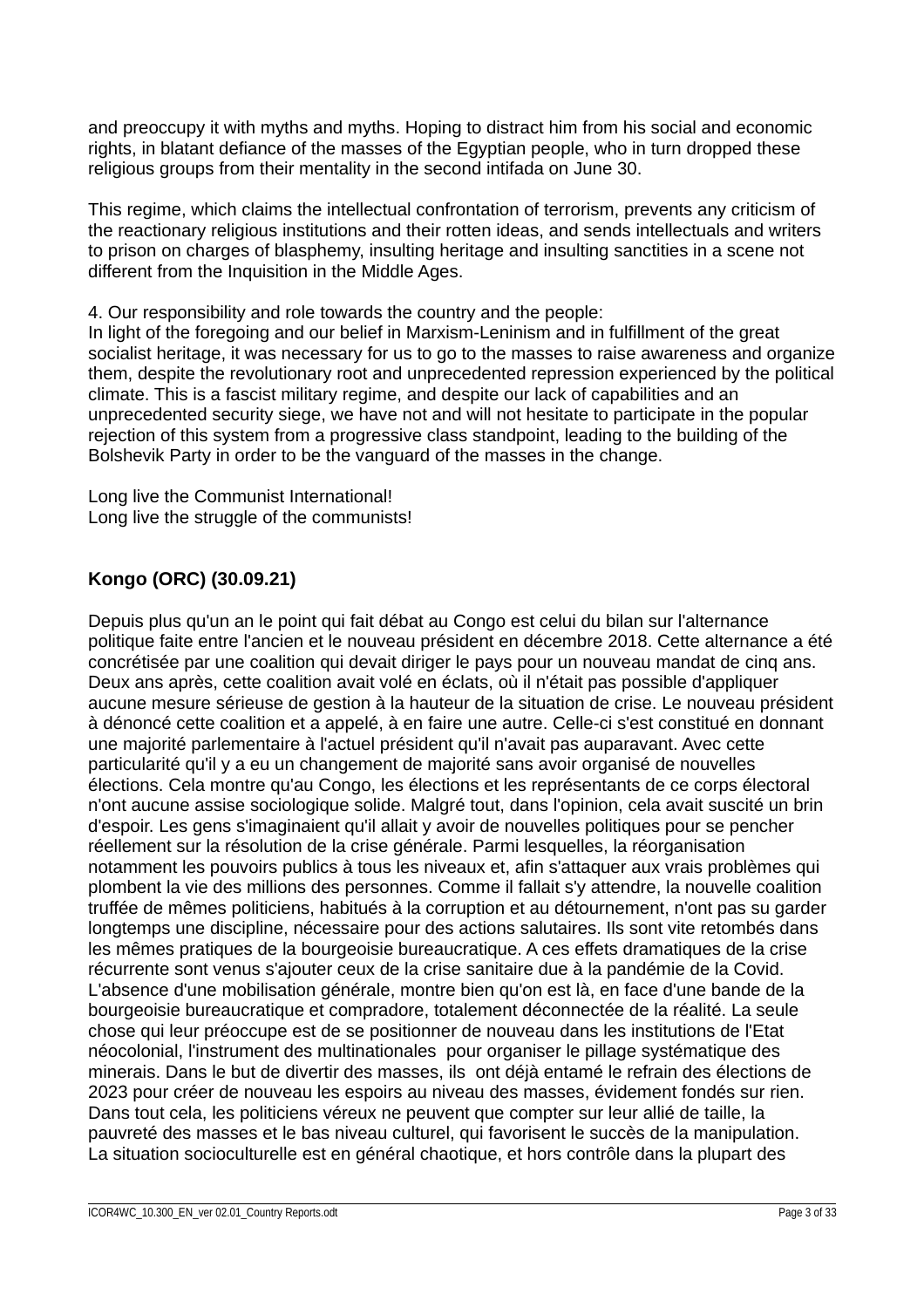secteurs d'activités. Parallèlement, les réactions des masses en terme de manifestation d'indignation sont à peine perceptibles. Une situation qui peut s'expliquer, à la fois du au déficit criard des infrastructures de communication et, aussi à l'encadrement très limité des personnes qui sont victimes de la situation. Néanmoins, ça et là, il y a de grèves des enseignants, du personnel soignant et d'autres mouvements de grèves dans les différentes cités. Toutefois, ce mouvement comparativement à la gravité de la situation est de loin en deçà de ce qu'il en pouvait être. Mais, l'expression visible de la misère réside dans la surpopulation des camps de déplacés dus aux conflits armés, de salles des églises, et aussi dans les prisons qui sont des mouroirs certains pour les plus démunis. Dans ce contexte de chaos général, l'ORC qui est une organisation en construction, ne peut que voir son développement rencontrer des innombrables obstacles. Il faut considérer que la construction de chaque organisation doit se réaliser dans les conditions spécifiques qui sont les siennes de par son son environnement et de son époque. Le Congo a, après tout, la dimension de sous-continent, et qui a vu s'effondrer tout son tissu économique et même social. Il est un exemple le plus spectaculaire de la crise néocoloniale. Cela oblige à avoir les capacités à la fois à saisir la complexité de particularisme de ce pays et aussi les ressemblances qu'il a avec les différentes luttes de la classe ouvrière au niveau planétaire et de luttes des peuples opprimés de partout. Les échanges qui se font à travers dans ces rencontres d'Icor viennent à point nommé pour renforcer ces capacités.

## **South Africa (CPSA/ML)**

#### Dear comrades

South Africa is a neo-colonialist government which is the servant of the international monopolies, big local monopolies and land-lords. It continues with the neo-apartheid system and because of this system the black people do not have the same status as their white counter-parts at some of the institutions and businesses.

The ANC-led government neglects the interests of the poor masses who sacrificed and dedicated their lives fighting for the liberation of South Africa against the racist minority regime and imperialist domination. The working class and poor peasants are subjected to the extreme and untold poverty by this government. Since the advent of the so called democratic elections A.N.C presidents from Mandela to Cyril Ramaphosa are making empting jobs promises which they know that they will never full-fill. For, example promises of creating jobs are false because the same government is shedding jobs through privatization which inherently result in massive job losses and it cannot create jobs.The unemployment is permanently on the rise in South Africa. For example the official unemployment rate in 1994 was 20 % while the official unemployment rate in 2021 is 34.4%. The unemployment rate of the youth has also escalating is standing at more than 64%. Long before the out-break of the corona virus in 2019, the political economy of South Africa was already in shambles and collapsing. Workers in the mines, manufacturing and service sectors were losing jobs more and more and millions of people were thrown into abject poverty and squalor, with families breaking up and the majority of people left homeless. The out-break of COVID – 19 which was accompanied by lock-down after lock-down exacerbated the precarious situation of workers. More than 12 million workers lost their jobs especially in the agricultural and mining sectors. The out-break of the pandemic is used by the state as an excuse for a collapse of its economy to frustrate workers further especially the unemployed.

The poor masses in South Africa are not only faced by poverty, they are also faced by serious diseases such as tuberculosis especially in the mining industry. The H.I.V/ AIDS infection is also a big problem to the youth. The corona pandemic ravaged the South Africans with the total number of more than 86 million people and the number keeps on increasing on a daily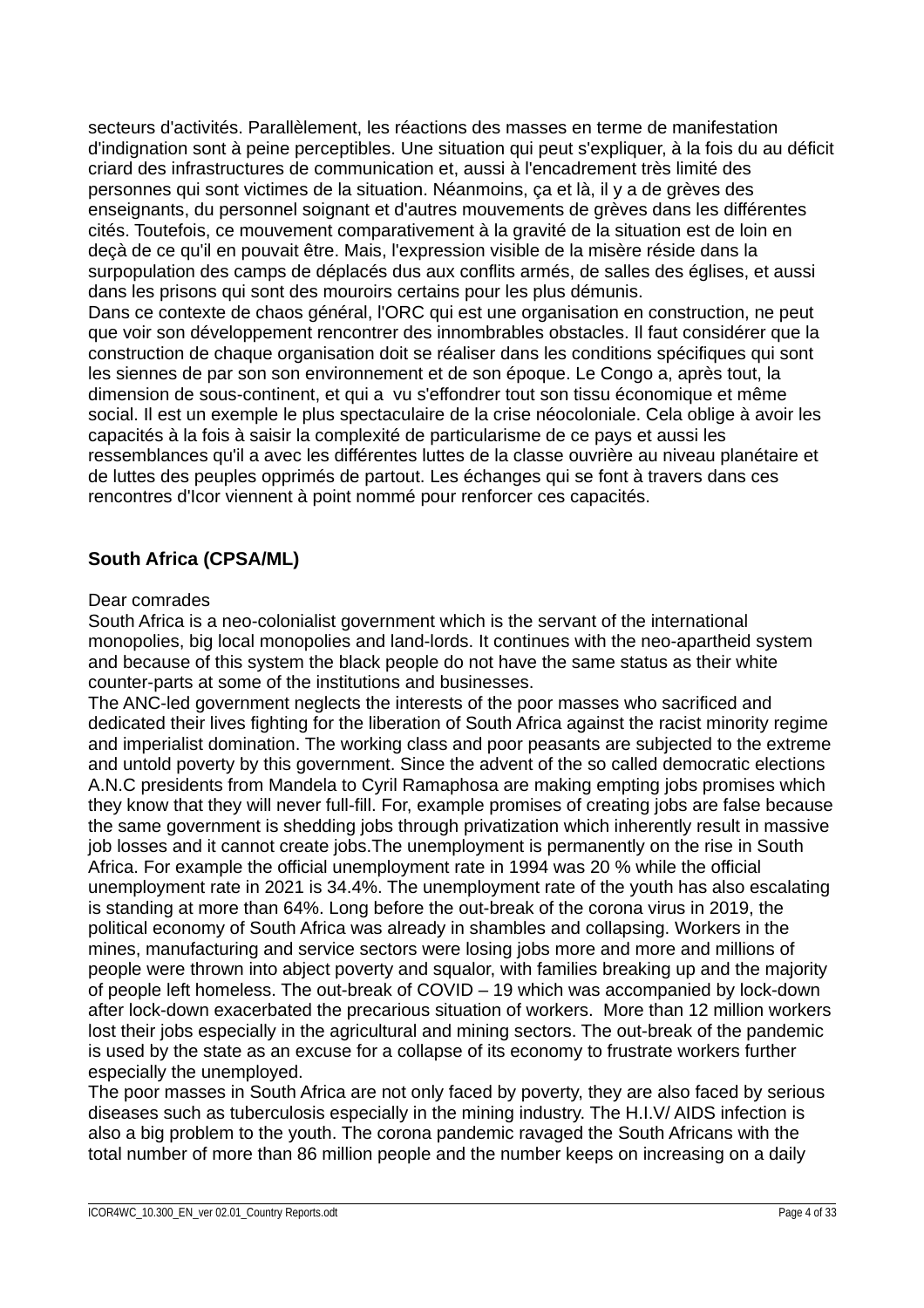basis and infected people is more than 2.6 million people and the vaccination itself is very slow.

The neo-colonialist system in South Africa subjects the poor people to extremely exploitation and oppression,as such the neo-colonialist and neo-apartheid government is faced by nation-wide protects, demonstrations and marches of all sections of the exploited and oppresses sections of the South African society. Workers are fighting for the high wage increase, whilst the monopolies are offering little increase or wage freeze. They are also fighting for saving their jobs while employers are busy with massive retrenchments or company closures. The community in the townships are fighting for lack of houses, electricity and expensive rate charges, i.e., inrease of electricity, water and etc. prices. Some of the peasants are resisting force removal from their land by the government. The peasants in general are fighting for the lack of infrastracture in their areas, such as roads, clean water and lack of water. The university students are fighting for access to the high learning institutions especially the students belong to the working class and poor peasants. The education fees are very expensive for them to continue with their academic study. They demand free and quality education.

 The ANC-led government is becoming fascist and anti people and it suppresses the mass-struggles violently by rubber bullets, live ammunitions and detentions. The CPSA(M-L) in other cities and rural areas it manages to mobilize and guide the mass-struggles and as a result of the CPSA(M-L) guidance the struggles of the masses are becoming stubborn and the poor masses resist the government pressure. At the universities, it uses propaganda and agitation through its materials. The party encourages the establishment of self-running organizations by the masses and Anti-Imperialist and Anti-Fascist United Front. It took an active part in the establishment of the militant automative movement in South Africa which is the part of International Automative movement.

## **KENYA: Communist Party of Kenya**

#### Report concerning the Country

Kenya remains a neo-colonial state, and a geo-political interest of imperialism in the East Africa region. It's economy that has been operating on heightened neo-liberal policies since 2013 when the current President Uhuru Kenyatta came to power. The Country is heavily indebted to IMF, World Bank, Western countries and China. The media and the intelligentsia are generally owned by the bourgeoisie, and they spread news, mis-information and lies that promote the status quo. On the other hand, Kenya has a progressive civil society, that includes the Communist Party of Kenya, that is always opposing backward policies being promoted by the government and their foreign directors. Sometimes we succeed, sometimes the struggle is pushed to another day.

From 2020 to date, Covid 19 has exacerbated the suffering of the working class and the ordinary masses. At the onset of the Covid 19, the government copy-pasted policies from other countries like harsh lockdowns that did not consider the conditions in Kenya. Many Kenyans had to choose between dying from hunger, or Corona Virus. Many work places were closed and the cost of living skyrocketed. Unnecessary curfews were imposed and they were extended up to date. Sadly, many Kenyans were killed by the police in the name of enforcing lockdowns/curfew that were supposed to save lives! Most of those killed and injured by the police were workers trying to beat the curfew hours, persons with disabilities whose special circumstances were not considered. Even children were not spared in the process. Even though Covid 19 had an understandable effect on the economy of all countries in the world, the reaction from the government of Kenya worsened those effects.

Further, the IMF took advantage of the situation and started giving the Kenya government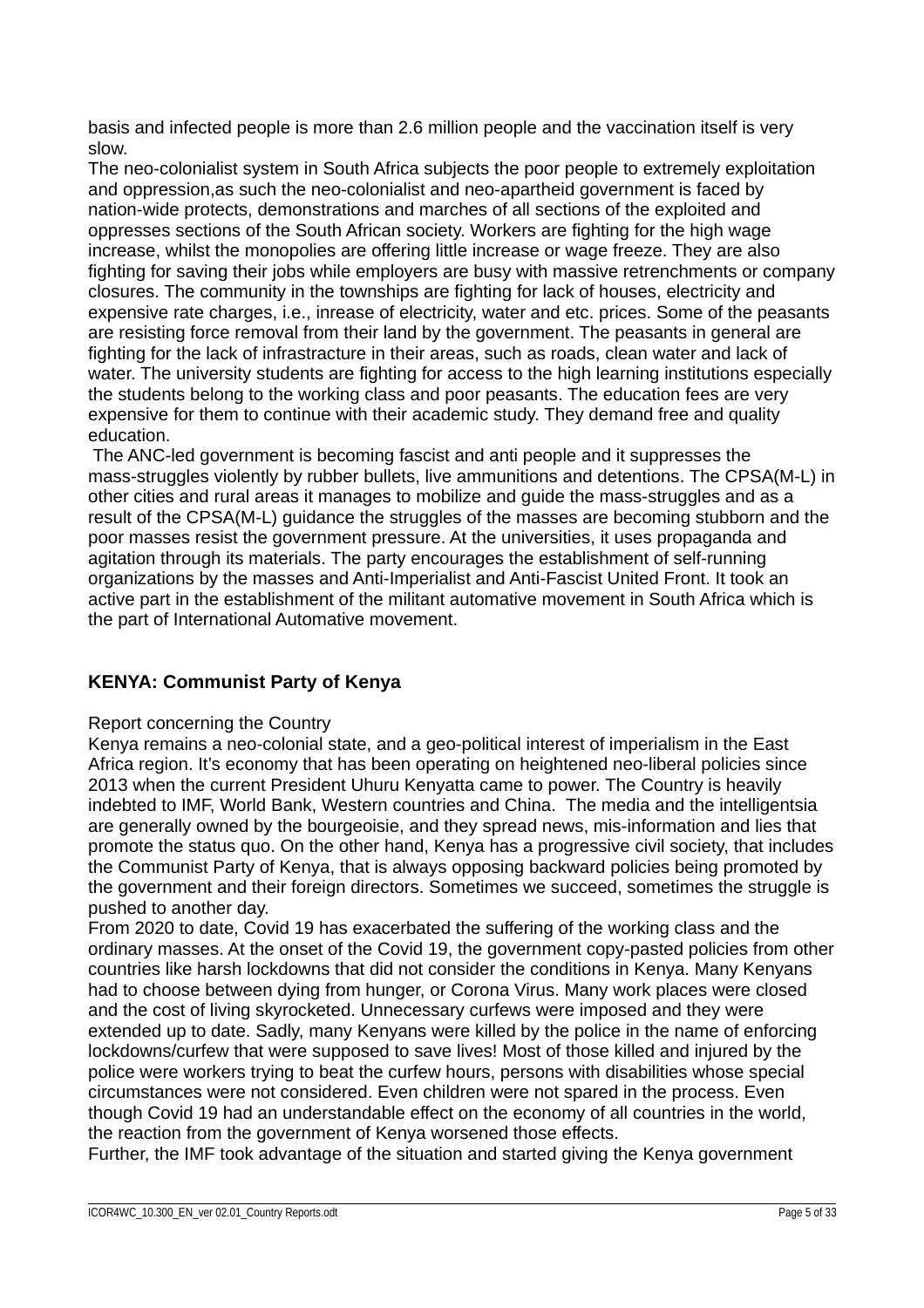loans to protect big business from the effects of Covid 19. Most of this money (over two billion dollars) remains unaccounted for. Even PPEs donated by billionaire Jack Ma to Kenya (and most African countries) were stolen by senior government officials, and sold back to the government, thus creating overnight 'Covid 19 millionaires.'

Covid 19 also confirmed the need for social reforms. For example, a majority of households do not have clean running water. In the city slums, social distancing is impossible since you will find a family of up to six persons living in a single 10m x 10m room. The healthcare system was ill prepared for Covid 19 and we are only lucky that the deaths from Covid 19 were not as high as that from the North and Asian countries.

Politically, the rich of Kenya have united to have one of their own win the presidential elections in 2022. They attempted to change the Constitution of Kenya so that the current President, Mr Uhuru Kenyatta could be appointed as a Prime Minister when his term ended. The CPK and the civil society rejected this amendment process, and finally the Courts declared the attempt to change the Constitution as unconstitutional. The main contenders for the 2022 election now are Raila Odinga (a capitalist with strong support from imperialist countries and who is also being supported by the current President), and William Ruto, the current Deputy President, a well-known thief but not yet among the richest in Kenya (still in the primitive accumulation stage), who is a smart politician and who is now using 'class language' to win support of the masses. However, the political mobilisation in Kenya remains ethnic more than anything else.

#### Report concerning the Party

The Party formally took up the name Communist Party of Kenya on January 9th 2019, changing from the Social Democratic Party of Kenya which as explained before was a cover since, until the coming of a new progressive Constitution in 2010, it was legally prohibited to have any revolutionary, let alone Communist Party in Kenya.

However, this change of name was rejected by the Registrar of Political Parties, forcing us to fight for the name both politically and legally in Court. We won the legal battle six months later, and the political struggle (demonstrations, media campaign, community mobilisation) helped us launch the Party better than we could have done if there was no government resistance. We thank ICOR for the solidarity it showed us at that time. The international uproar was critical in our struggle for our rightful name.

CPK has now established study circles and cells among the dock workers' union, the agricultural and allied workers' union, a section of the teachers' union, the engineering workers' union and the hotel and entertainment workers' union. The Party is also continuing with its work among mass based organisations that fight for land rights in the country (this actually forced one of the regional governments to appoint the CPK National Chairperson as the Minister for Lands and he has really sharpened the contradictions on land in the coastal region.)

The Party has been vocal in opposing the stealing of Covid 19 funds and the indiscriminate closing down of the economy. As we speak, there is an ongoing case of 12 Party activists who were arrested inside our Party offices after participating in protests against the mentioned Covid 19 issues. Several dozen policemen surrounded the office and stormed in without any authorisation by the Courts as it should be.

Currently, the Party is preparing for the 2022 general elections. We plan to contest for parliamentary and local elections. Our candidates will come from our cadre membership, and also from community activists who align with/support the Party when it comes to human rights and social justice issues. Any support in this regard will go a long way in helping us to achieve our goals.

CPK will participate in the 2022 national elections for the following reasons: Kenyans believe in the elections and will participate in them whether we as communists like it or not; CPK will use the elections to measure the consciousness of the Kenyan masses to inform the strategies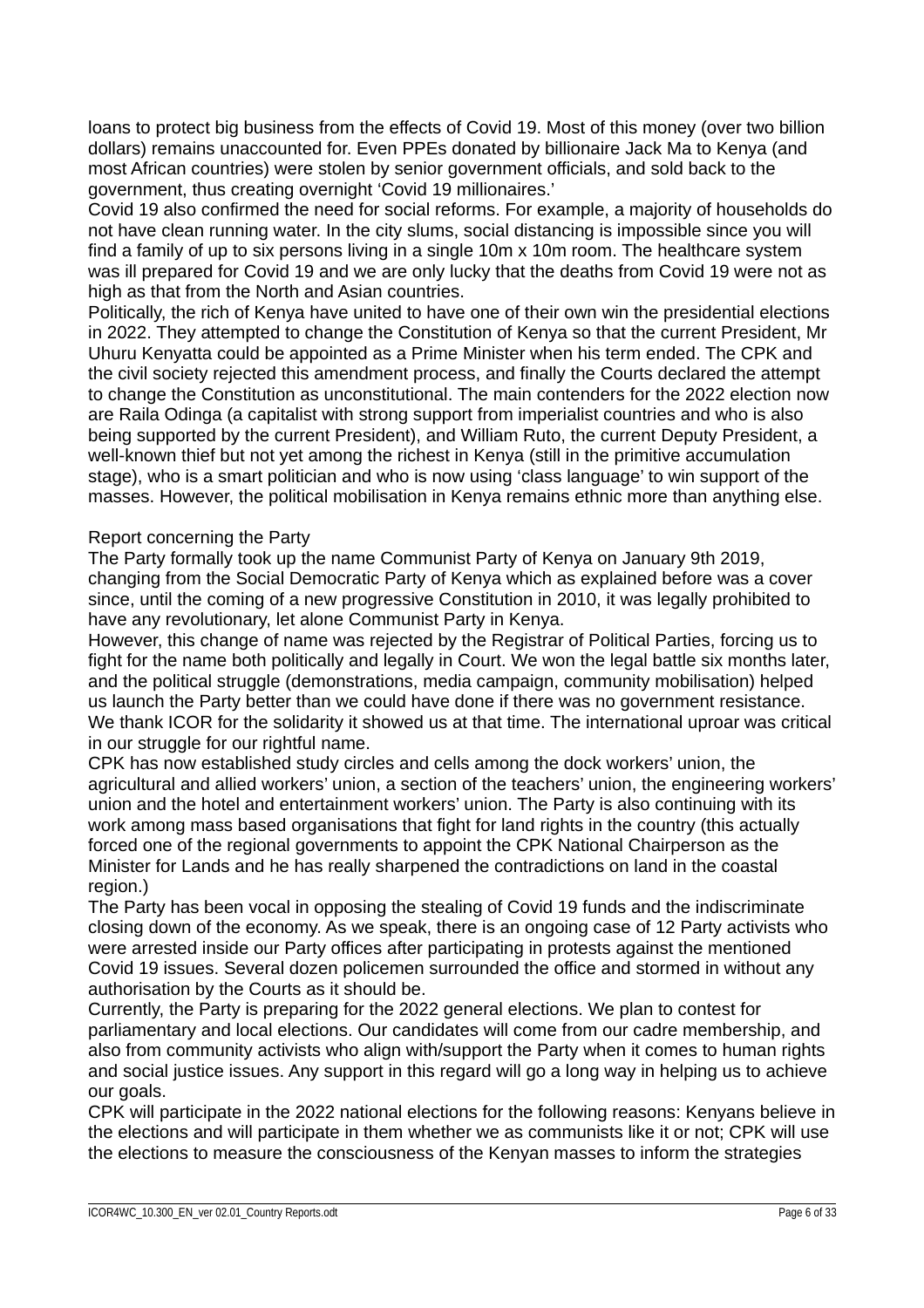and tactics of our revolutionary struggle; To continue exposing the lies of the democracy of the ruling class; and, To use the elections to win whatever reforms we can that will better the welfare of the majority of Kenyans even under the present reactionary socio-political system. All in all, CPK will never be diverted by the illusionary national elections from the path of struggling for peoples' participatory democracy: socialism.

Given that the requirement that the report be limited to a few words only, further clarifications and details shall be offered at the conference if and when needed.

## **PPDS (Tunisia)**

Report on the current political situation in Tunisia

Tunisia: Turmoil, popular upheaval, president took huge exceptional measures against Islamists and their ruling party. The regime is still there. Revolutionary struggle should continue

On July 25th, 2021, hundreds of thousands of people in all cities took the street protesting against Islamists and their government denouncing the worst economic, health and pandemic crisis that Tunisia is living since decades and rejecting the decade of poverty, terrorism and assassination.

17,9 % unemployment rate especially among the young graduates. 79,5 % of GDP public debts. High and increasing rates of poverty Soaring prices

Absence of covid 19 vaccinations and a health disaster causing thousands of deaths. Deterioration of health and education

The masses attacked the headquarters and premises of Islamic ruling party Ennahda and protested peacefully.

Few hours after that elected president Kaiis Saied met with high military and security generals and took the following strong and unprecedented decisions activating article 80 of the constitution:

-Freezing the parliament prerogatives

-lifting immunity of all MPs preparing for the prosecution of the most corrupt of them (irony of history we have terrorists!!, smugglers....)

-Dissolving the government and taking executive power in hands.

-Forming a new government within few days (already designed a new interior minister) -The military closed the parliament and presidency of government.

On the other hand, Islamists and their supporters are taking the streets to support the parliament and government.

They consider that this is a "coup".

However, their actions are no longer that big as they are now hated and boycotted by people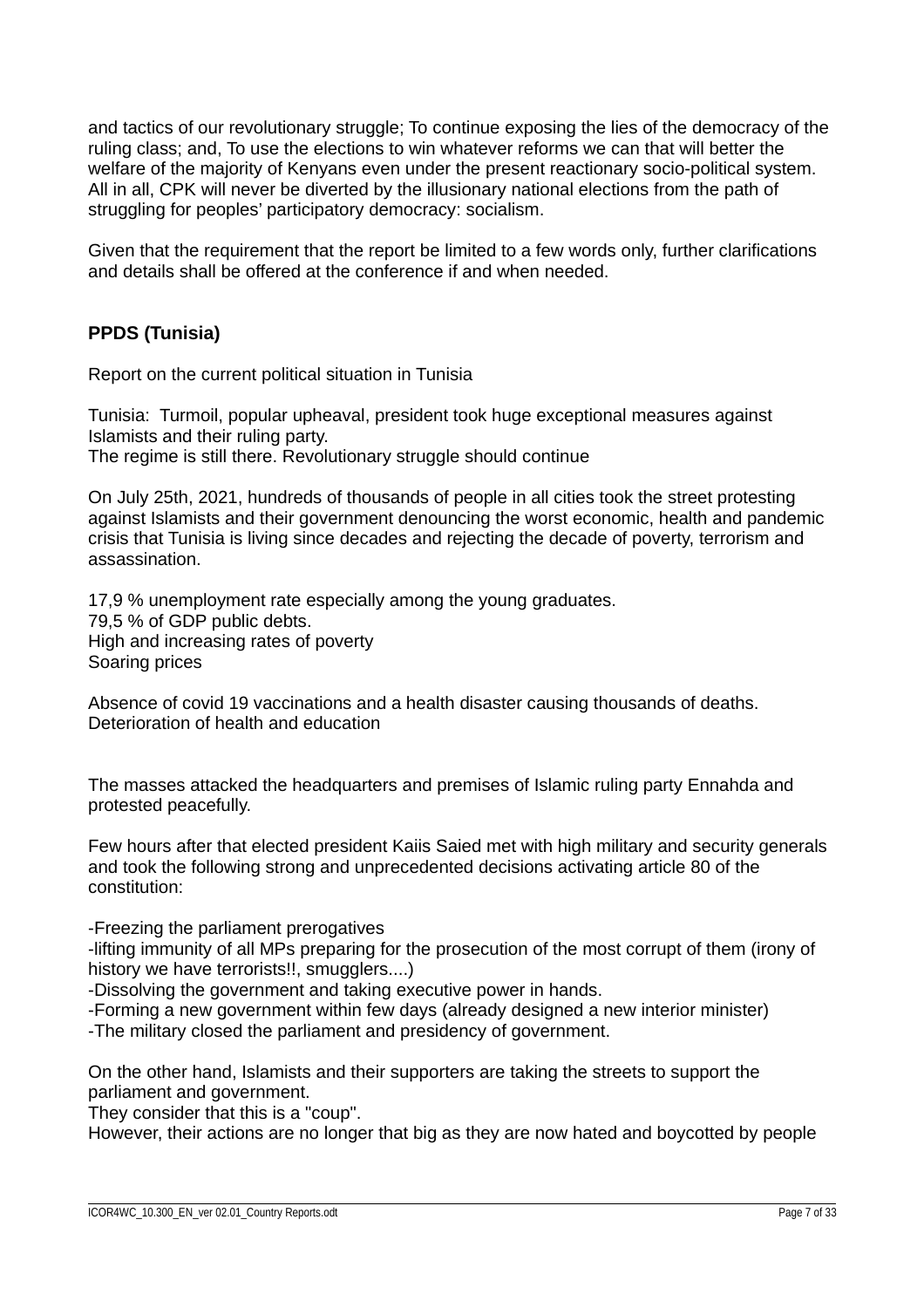The workers party ,former workers communist party of Hamma Hammami considered that this is a coup in line with the Islamists .

UGTT supported the president decisions and called for respect of constitution, liberties and socio-economic rights.

PPDS fully supported the popular upheaval, and our militants were in the streets with people. PPDS also supports the President Saeed measures and consider them one step forward since these measures topple down the reactionary parliament and government of the right-wing fascist Islamists.

However, we call for continuation of revolutionary struggle towards the national emancipation and social freedom and socialism.

On September 22nd more measures were taken to put an end to the reign of Islamists. Then a woman was appointed for the first time in history of Tunisia and Arab countries as head of the government.

ISLAMISTS NO LONGER RULE. THEY ARE NO LONGER IN THE GOVERNMENT

PPDS considers that these measures although not revolutionary and socialist but they are a step forward as they put an end to the reign of Islamists which was a gloomy decade full of corruption, impoverishing people ,soaring prices , economic and social crisis ,high rates of unemployment ……

We do not have the illusion that Kaiis Saied is the savior or the one who will lead the revolution towards socialism and know very well that he can only be a petit bourgeois president who is not corrupt but believes inside the same paradigm of the system and the bourgeois mode of thinking and that he can't be a real revolutionary.

Hence, we call for the continuation of the revolutionary struggle led by the working class , peasants farmers and the oppressed classes towards the patriotic democratic revolution and socialism .

#### **Morocco (MMLPL)**

1 – Ce rapport politique part de la plateforme idéologique et politique du mouvement marxiste-léniniste ligne prolétaire MMLPL, et sa vision des récents développements politiques et économiques, ainsi que de la stratégie de lutte de classe de cette organisation et les tactiques employer pour atteindre ses objectifs.

2 – Le MMLPL vise à atteindre deux objectifs politiques majeurs, à partir d'une base idéologique marxiste-léniniste. Le première objectif est de faire face et détruire la domination arabo islamique dans l'ensemble de la région, et non pas au Maroc seulement, au moins , au Maroc, en Algérie, en Tunis, au Sahara occidental et en Mauritanie, avec comme alliance et collaboration les force révolutionnaires Amazigh vifs dans cette région.

3 Le deuxième objectif est l'instauration d'une république populaire démocratique socialiste sous la direction de la dictature de prolétariat de cette région en vue de la construction communiste.

4 – Le premier objectif concernant la destruction des bases de la domination arabo musulmane, part d'un refus totale des peuples amazighes de l'invasion des tribus arabo musulmane venants de l'Arabie Saoudite et de Yémen au 11, 12 et 13ème siècles, qui ont opprimé et détruit l'infrastructure paysanne amazigh en vue de les soumettre en tant que des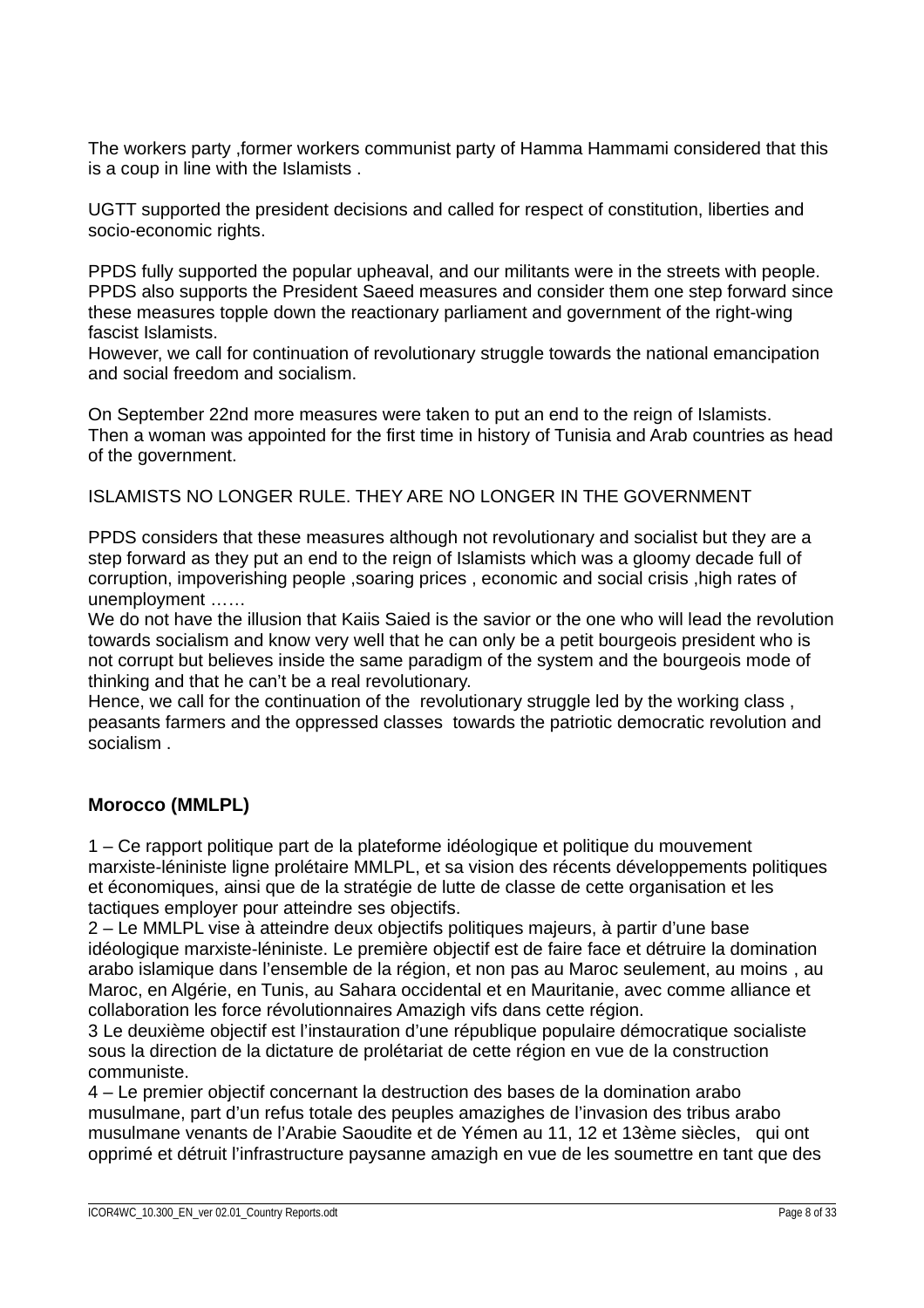esclave à leurs ordres. Mais, les peuples amazighs ont résisté et lutté farouchement contre ces invasions surtout par le célèbre héros amazigh Aksel et l'héroïne Dihia. La lutte amazighe est restée vivante malgré la suprématie de la domination arabo musulmane. Les derniers 5 siècles le Maroc a été divisé en deux partis géographiques, l'une dominant les plaines et soumises au monarque arabo musulmane et l'autre dominant les montagnes du Rif et de l'Atlas et dans le Sahara occidental et qui ne reconnaissent pas l'autorité arabo musulmane et cherchent activement à le détruire.

5 – En 19ème siècle les tributs amazigh ont presque approché à détruire le régime monarchique, si l'impérialisme française n'a pas offert sa protectorat à ce régime et pour détruire ensuite la résistance amazigh farouche dans le Rif, l'Atlas et le Sahara occidental et transformer le pays à un pays dépendant et soumis à l'exploitation impérialiste.

6 - La stratégie des impérialistes et de la monarchie arabo musulmane vise l'expropriation des moyens de production des amazighs et surtout leurs terres communes. En 2017 Le régime a adopté une loi pour l'expropriation de 15 millions d'hectares des amazighs pour une soit disant capitalisation de la production agricole, et en contre parti, chassé les amazighs de leurs terres, pour les ajouter à l'armée de réserve de travaille dans les périphéries des villes, ou ils n'ont de propriété que leurs forces de travaille à vendre, contre des bas salaires, aux capitalistes arabo musulmans et aux sociétés impérialistes.

7 – Donc, le MMLPL a surgie d'une histoire révolutionnaire des amazighs et de la souffrance des prolétaires sous l'exploitation capitaliste arabo musulmane et impérialiste après les avoir privé de tous les moyens de production. Sachant que le mot amazigh signifie « l'homme libre », qui n'a jamais accepté de se soumettre à l'esclavagisme à travers leurs l'histoire. 8 – Cette situation politique au Maroc n'est pas différente de la situation en Algérie, qui a vécu sous la domination Ottomane islamiste durant 5 siècles et ensuite sous la domination de l'impérialisme française , qui a donné l'indépendance politique au aristocrates arabo musulmane et leurs bras armée, parmi les forces militaires travaillant au sein des forces armés de la colonisation française, tel que, l'ancien président Algérien El Houari Boumediene. C'était une façon pour contre carré toute soulèvement des amazighs de Kabylie.

9 – A partir de ce constat on peut comprendre la peur des deux régimes arabo musulmane au Maroc et en Algérie du mouvement révolutionnaire amazigh dans le Sahara Occidental, qui menace l'existence des deux régimes à travers son possible influence sur les mouvements révolutionnaires amazighs dans les deux pays. Les deux régimes néocoloniaux, cherchent chacun par ses méthodes de dominer sur le Sahara Occidental à travers leurs alliés parmi les aristocrates sahraoui arabo musulmane.

10 – Le MMLPL travaille sur le développement dialectique de la lutte de classe au sein de la classe ouvrière dans tous les instances de l'auto défense des masses populaires et de gagner des sauts qualitatifs vers une étape d'un extrême antagonisme ou les prolétaires marocain peuvent venir au bout de la domination arabo musulmane et à la monarchie, et instaurer ensuite une république populaire démocratique socialiste sous la direction de la dictature de prolétariat.

11 – Actuellement il y a une préparation intense à enclencher une guerre entre le Maroc et l'Algérie pour gagner leurs concurrence de dominer le Sahara Occidental, à travers la course à l'armement. L'objectif de l'Algérie c'est de dominer le Sahara occidental à travers l'instauration d'un petit Etat sous leurs services, pour affaiblir le Maroc, et faire exporter le pétrole et le gaz algérien à travers le Sahara et l'océan Atlantique comme le chemin le plus court et le moins chère. En même temps le Maroc cherche à dominer le Sahara pour faire échouer le projet algérien et s'opposer à tout surgissement d'un Etat Amazigh à ses frontières de sud. 12 – Si la guerre se déclenche dans cette région, elle sera destructrice des populations marocain et algérien et sahraoui, sans aucun vainqueur ni vaincu, et en résolvant partiellement leurs crises politique composer, et éviter un soulèvement des amazigh contre la domination arabo musulmane. Ce sont les impérialistes qui bénéficieront le plus des ventes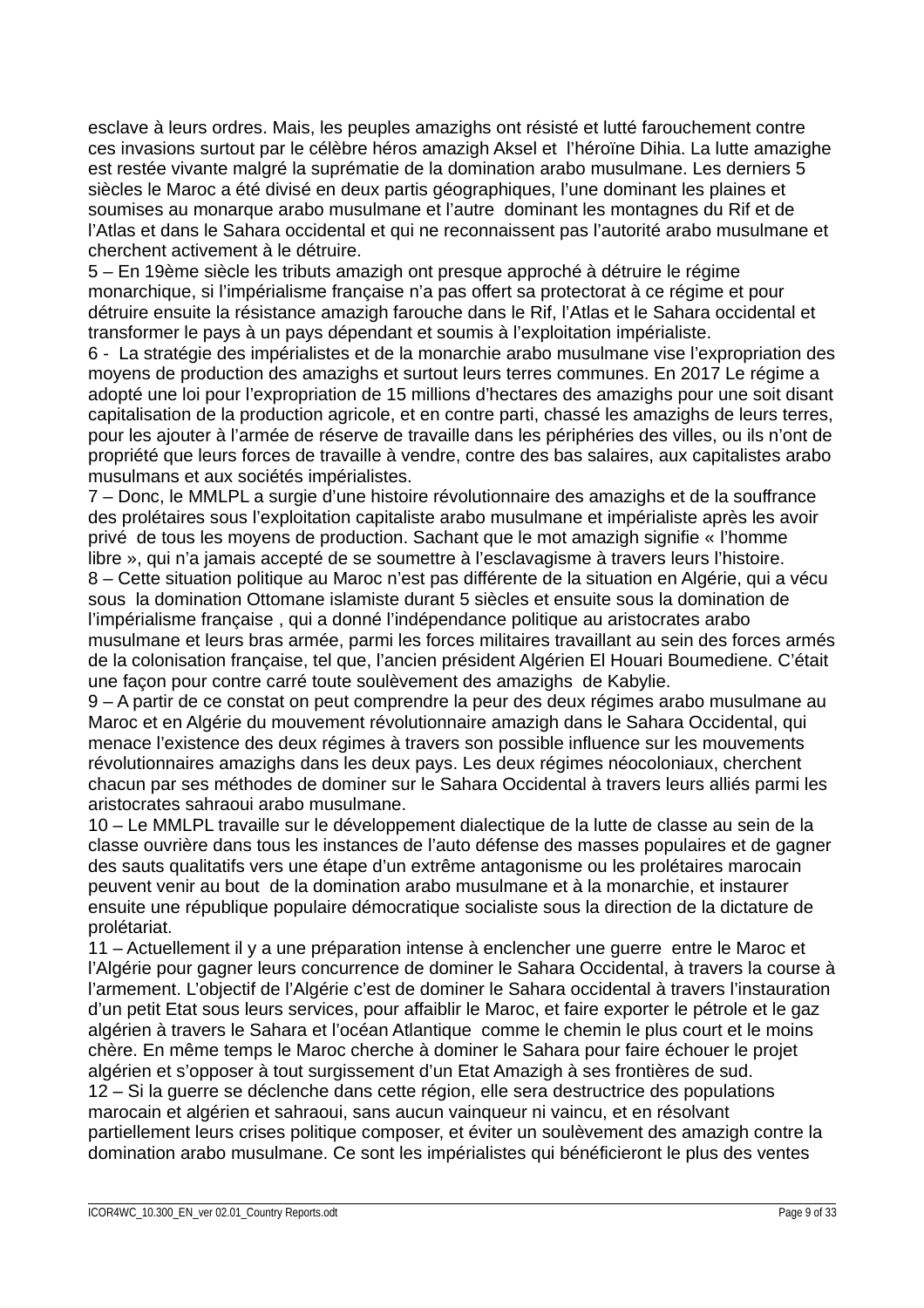des armes.

13 – En fin, La lutte du MMLPL est semblable dans certain mesure avec la lutte des mouvements révolutionnaires de la grande Kurdistan contre la domination Turque et Arabe Islamiste et derrière eux contre la domination Impérialiste.

#### **Reports from America**

## **Perú (BDP)**

In a world where we are fighting the Covid 19 pandemic, this is also a political struggle that reveals the failure of neoliberal capitalism.

The current health, social and economic crisis that our country is experiencing is the worst in Peruvian history. It is not only due to the coronavirus, but above all to the failure of almost 30 years of neoliberal capitalism, during which all neoliberal governments from Fujimori to Sagasti have maintained and continue to maintain an iron discipline of budget austerity and privatization of health and education.

The strategy of these neoliberal governments has not worked, as the ineffective quarantines in the state of emergency have failed, instead of first protecting the population from the private interest, for which illness and death are also an opportunity for big business and the enormous boundless corruption.

This is evident in the vaccination scandals, while thousands of Peruvians are dying due to lack of medical care and oxygen.

This is a painful reality for millions of Peruvians.

All countries and people, including the poor, must have access to the vaccine and the necessary medical treatment. But the big pharmaceutical companies Pfizer, Sinofarm and AstraZeneca, however, have sold more than half of all vaccine doses to the imperialist countries. In our case, Peru is one of the countries with the highest mortality rate per capita, with more than 200,000 deaths according to official figures. Vaccines are an achievement of human development to which all people have a right. In capitalism-imperialism, on the other hand, profits are made on vaccines, which can make the difference between life and death. The so-called economic recovery was a failure of neoliberal governments.

This economic recovery is in reality a neoliberal adjustment that deepens social inequality and leads the country to an unprecedented social and economic collapse. In the last 30 years of neoliberalism, the structure of production oriented to the export of raw materials has not changed; on the contrary. Deindustrialization has worsened, the informal sector has reached 80%, 5 million people are unemployed, tax exemptions and incentives for large corporations have increased, tax evasion, especially in the mining and export sectors, has served to embezzle from the state, and wealth and plunder have never increased so much. Only for the working people there was no money.

This economic boom is at odds with the labor rights of working people, and a structural crisis is beginning in Peru.

The electoral victory of Pedro Castillo Terrones

As current constitutional president of the Republic of Peru: period 2021-2026.

This victory of Pedro Castillo, a teacher, is mainly due to the democratic and anti-imperialist aspirations and demands of the middle-class and poor rural population in the Andes. The common people, who elected Castillo and demand a new constitution, feel that Pedro Castillo's humble origins and the simplicity of his language and demeanor are reflected. They also know that the teacher is a man of struggle, and they are ready to fight with him. But at the same time they demand consequences, they are tired of promises and frustrations, they want real changes, even if they do not know what they should look like in concrete terms. For these reasons, the government of Pedro Castillo faces a double challenge: it must meet the most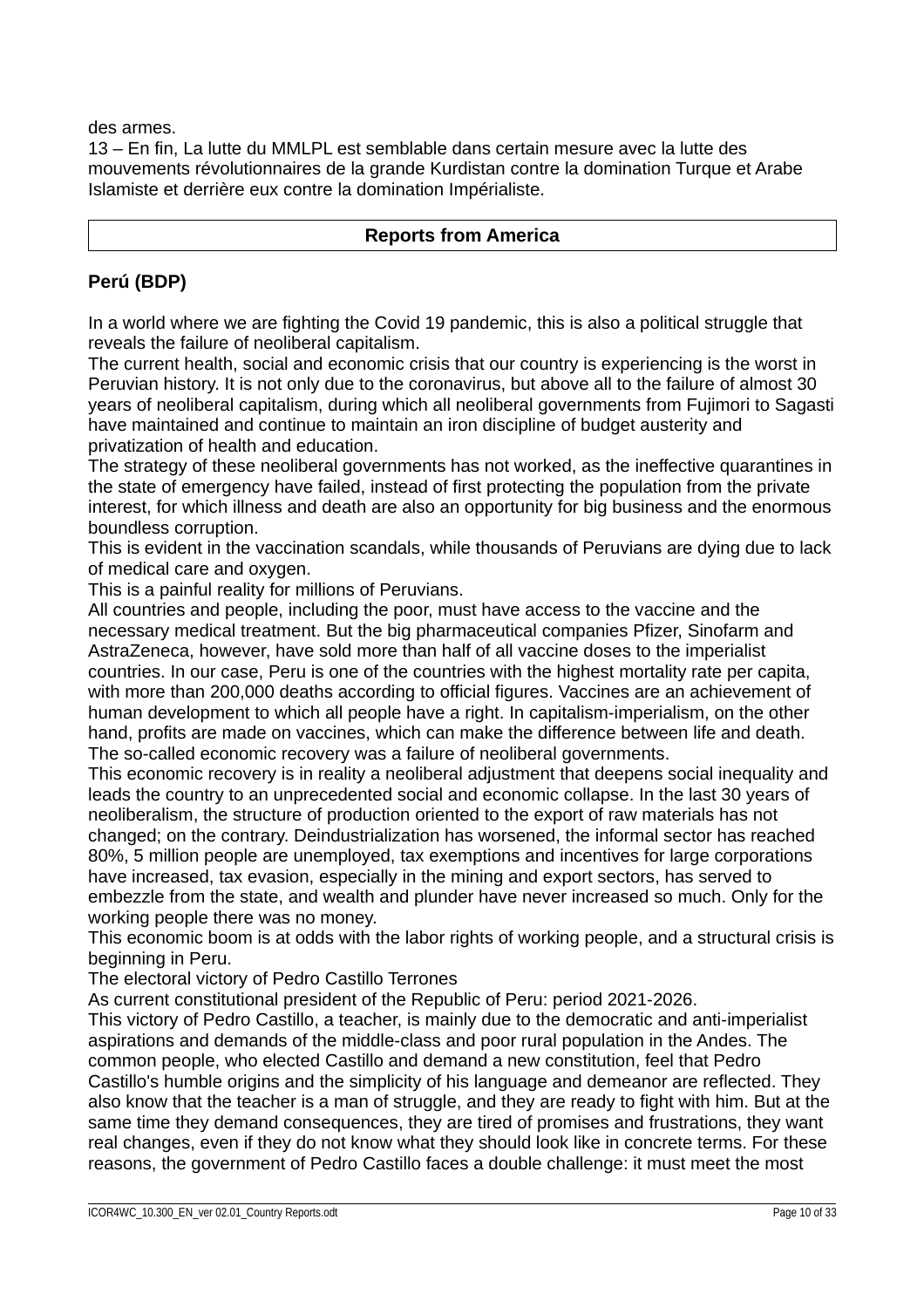urgent demands of the most forgotten sectors, and at the same time, the teacher must lead the fight for a new constitution. This means that the government of Pedro Castillo will not have economic difficulties for the time being, since our Peruvian economy depends on exports for 60%, mineral prices are increasing every day, and the Central Bank of Peru has net reserves of \$70 billion to date.

After the election victory

Get rid of reformist illusions, work for social revolution!

With the electoral victory of the democratic, anti-imperialist and socialist forces against the forces of reaction, corruption and their fierce anticommunist campaign, the confrontation between neoliberal continuity or social change with a new constitution has not ended, but rather the battles and verbal duels at the level of parliament, the press and the street are deepening and accelerating and are only symptoms of polarization. The reactionary forces are preparing to depose the president through a parliamentary or military coup, while among the forces seeking social change it is still unclear what strategy they will pursue.

Against this background, even an electoral victory by the democratic and left-wing forces in Congress in 2022 will not bring political stability. The ongoing social and political polarization will continue to move toward its resolution.

In these historical moments, nothing is more harmful than to cloud the vision of the whole by preaching reformist illusions, spreading the illusion that with the electoral victory and Pedro Castillo as president, power has already been seized and there is nothing left to do but work for governability. This is a reformist illusion that can lead to the defeat of the government and the Peruvian people.

Nor can any self-declared and self-proclaimed vanguard force the Peruvian people into revolutionary struggle through terrorist attacks.

That is why the broad Peruvian masses reject both state terrorism and the terrorism of the Shining Path and the MRTA, a rejection that we of the Bloque Popular del Perú share with the Peruvian people. No matter where the remains of the genocidal Abimael Guzman are buried, it is not bourgeois ideology that can banish the so-called Gonzalo ideas from social consciousness. This is a task that can only be solved by the ideology of genuine socialism. The Bloque Popular del Perú calls for working together in the heat of the struggle and strengthening the mass organizations, trade unions, peasants', women's and students' associations, etc. in order to organize from the grassroots, from all corners of our country, the organs of the new democracy, especially the Popular Assemblies and the Peasant and Urban Rondas (Rondas Campesinas y Urbanas), and to develop among the people a new proletarian and solidarity culture of discussion, in order to understand how to link the struggle for concrete demands with the ideological and programmatic struggle for a new society and a new constitution.

Finally, the Bloque Popular del Perú, in consistent agreement with our principles, believes that none of the democratic and anti-imperialist demands of the working masses and of the Peruvian people can be fully and permanently fulfilled within the framework of the capitalist system. They can only be brought to completion in a socialist society, in a society in which the vital needs of humankind are at the center of society, in which the social wealth created by labor benefits the workers and not the capitalist masters. The time is ripe to breathe life into socialism "without copy or imitation" with our struggle, as the Amauta (master) José Carlos Mariategui said to us, and that the real change lies in the social revolution with orientation towards socialism.

# **Uruguay (PCR Uruguay)**

Uruguay is a country dependent on imperialism and with a backward capitalism in which the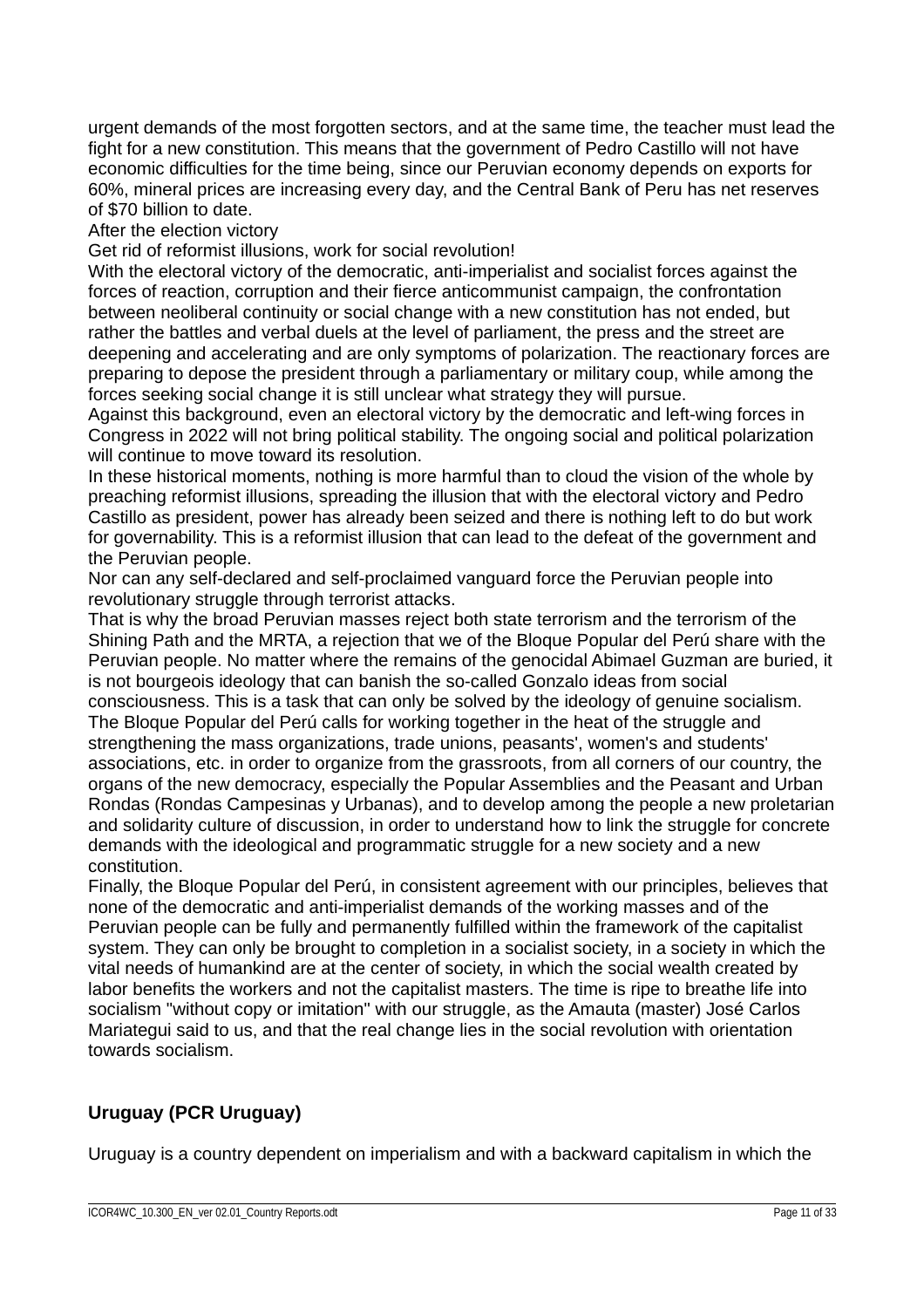oligarchy, linked to imperialism, especially Yankee imperialism, consists of the intermediary big bourgeoisie and the big landlords.

Our Revolutionary Communist Party sees the working class, which makes up 70% of the country's population, as the vanguard and main driving force of the democratic, agrarian and anti-imperialist revolution in an continuous march towards socialism.

As an immediate background, we can say that we come from governments of the "Frente Amplio", composed of opportunist forces such as the revisionist PCU and Social Democrats, which during its three periods of government continued the previous policy (política continuista), favored by the high international prices of raw materials.By adapting to the international imperialist division of labor, which exacerbated the reprimarization2 of the economy and deindustrialization. This policy was essentially at the service of big capital, oligarchy, finance capital, intermediary big bourgeoisie and imperialism.

As a result of the economic and social crisis that accompanied this policy, broad sectors of the population punished the government in the elections and channeled their discontent, clearing the way for the right and ultra-right with fascist components to take over the government in March 2020 with the participation of a military party.

The international capitalist-imperialist economic crisis, exacerbated by the pandemic, has expressed itself in our country in 2020 in an economic recession with a 5.9% drop in GDP, and this year the economic recovery is very weak. Today there are 185,000 unemployed, an unemployment rate of 10.4%, and 64,317 workers in seguro de paro (a type of short-time work; translator's note), 400,000 informally employed, and poverty has increased by 100,000 to 400,000 people.

However, in the midst of the economic and health care crisis, the government saved \$660 million. This year it is presenting an accountability report with no spending, insisting on deepening the adjustment, and in the wage councils there are no plans to make up for the wage losses from 2020 so far.

The first thing this government pushed through was an Urgent Consideration Law (LUC - Ley de Urgente Consideración) with 457 articles, 94 of which are repressive and punitive. A reactionary and antidemocratic law that, among other things, restricts the right to strike and prohibits occupations and picketing. This shows to what point the class struggle has come in our country. The ruling classes can no longer govern as they have in the past without resorting to repressive measures against the people in order to impose their plans of adjustment (so-called "austerity policies"; translator's note) and increased exploitation.

The privatization of state-owned enterprises, the privatization and commercialization of public education and an anti-people reform of social security are being pushed forward by all means. In terms of the budget, the government applies an absolutely regressive tax structure, taxing consumption, wages and pensions.

Cuts in public spending to deal with the budget deficit and the payment of debt interest are made through salary cuts, staff layoffs, and investments.

In the face of the pandemic: "Responsible freedom" without lockdown. Not only has the government restricted funding, but it is also one of the countries that has invested the least, according to ECLAC. It also accelerated the resumption of activities without the necessary area-wide vaccination, resulting in the country being among the top countries in the world on the list in terms of COVID deaths.

Another aspect related to the pandemic is the increasing reports of domestic violence in the country, due to insufficient government action and a lack of public budget to address this reality. Our Women's Alliance, starting from the "Workshop Célica Gómez for the Liberation of Women" (Taller por la Liberación de la Mujer Célica Gomez), has promoted sounding the alarm on every feminicide and has actively participated in women's issues.

Our work from the Class Conscious Trade Union Current (Corriente Sindical Clasista [CSC]) in the unions opposes the opportunism of the leadership of the PIT-CNT, which is in the majority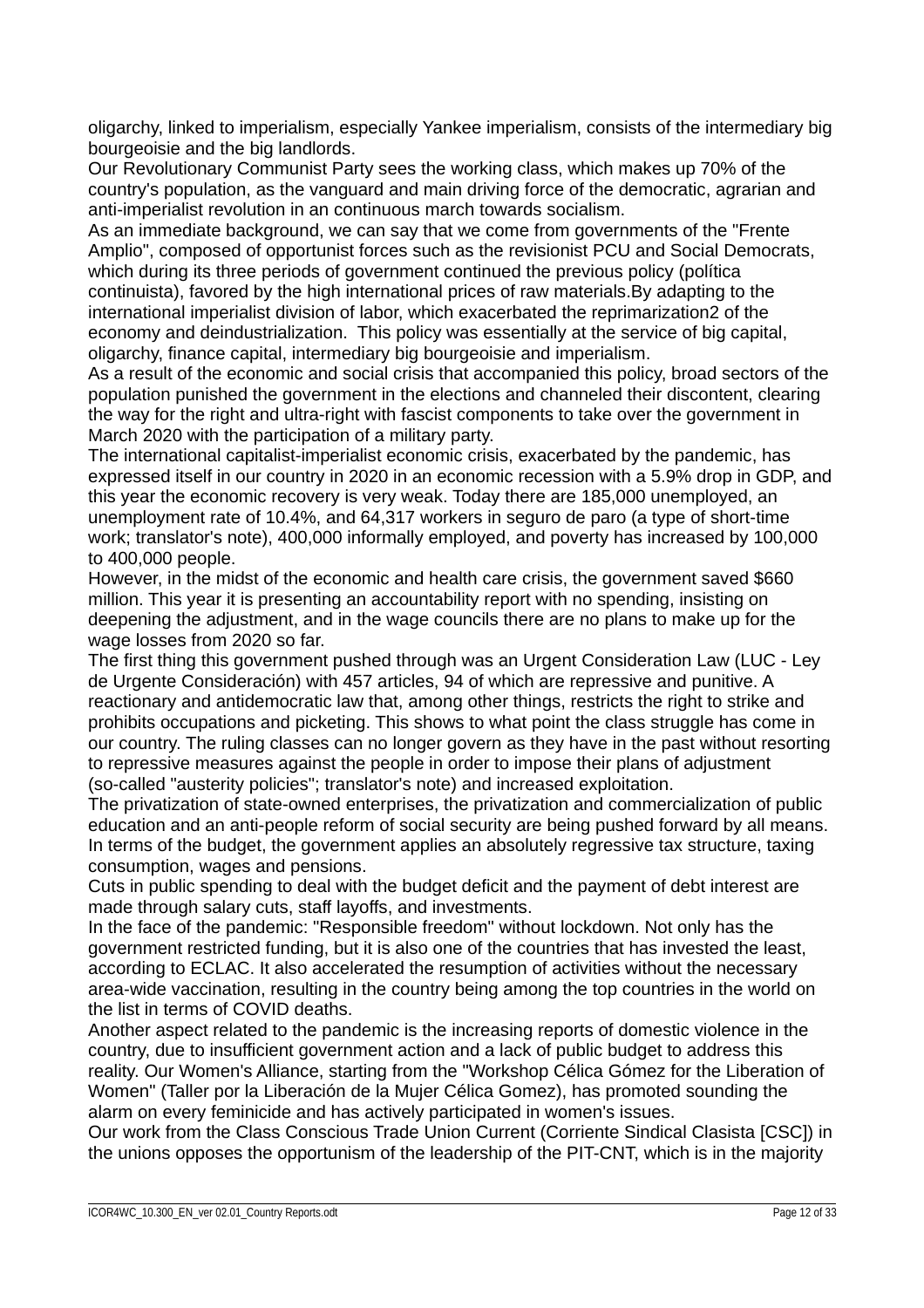and which agreed to the wage reduction directives with no struggle in the 2020 wage councils. We denounce this and call for the advancement of an active 24-hour strike to unite the struggles against the wage reduction directives, in order to wrest measures from the government to confront the health and economic emergency in which our people find themselves.

In contrast to reconciling opportunism, the class-conscious direction has united and formed a coordination of trade unions and class-conscious minority groupings in the trade unions, in which our current participates. And although we are a minority, we have managed, under certain conditions, to push through measures that advance the struggle.

The popular victory was achieved through the 800,000 signatures that made possible the referendum against the LUC. The mobilization on 14 August, the day of commemoration of the student martyrs, in which we participated with our current of the Students of the People (Corriente de Estudiantes del Pueblo [CEP]), was multifaceted. And despite the difficult conditions that the student movement has faced due to the pandemic and the closure of study centers, it has conquered the streets, reclaiming its role as the main actor in the struggle. The mobilization on August 18, when more than 10,000 workers gathered in front of the government palace as part of the nationwide strike of public education, public employees of ministries (COFE) and dockworkers (SUPRA), showed that the conditions for further steps are more than in place. This is confirmed in the nationwide strike with the mobilization on 15 September with more than 40,000 people against the wage cuts, union repression and adjustments in accountability, where we call for "Turning the active strike into a great popular uprising against the adjustment and wage cuts to get back all wage losses NOW!!!". So that the people do not pay for the crisis, the struggle must continue to advance.

## **Mexico (FMIN)**

Mexico is a capitalist country, dependent mainly on U.S. imperialism, with remnants of semi-feudalism. The Mexican state is a capitalist state with bourgeois dictatorship. Its dependence on imperialism has been reinforced since the 19th century by the imposition of unequal treaties in favor of imperialism, its monopolies and finance capital. And before that, through the invasion, the murder of 50,000 inhabitants and the annexation of more than half of the national territory. The U.S. and other capitalist powers flooded Mexico with their goods, making the country a market for their industrial products and at the same time subordinating industrial and agricultural production to their imperialist needs.

Beginning in the third decade of the 20th century, state monopoly capitalism, in alliance with the Mexican big bourgeoisie and imperialism, enabled the development of a dependent capitalism on a new basis, generating numerous light and heavy industry enterprises and taking advantage of natural resources and the overexploitation of cheap labor. Thus, from the 1980s until the current government of the self-proclaimed Fourth Transformation of President Andrés Manuel López Obrador, a welfare state that maintained its economic policies for almost five decades in the 20th century, with the participation of mainly foreign financial capital, became a capitalist state with neoliberal policies. It makes a turn towards the strategy of the Mexican bourgeoisie for the development and realization of a welfare state of dependent capitalism on a new basis. This is done in accordance with the needs of imperialism to get out of the deep structural crisis of the over-accumulation of capital and the falling rate of profit. It fell by 60% in the last 40 years, the nominal wage by 80% .

Mexico is a dependent capitalist country, not an imperialist country.

Mexico shares with the vast majority of Latin American countries the character of a dependent capitalist country, with different levels of development of capitalism and existing vestiges of semi-feudalism, with varying degrees of dependence on U.S. imperialism, which considers the continent its backyard. Their economic and military plan is to expand their military bases and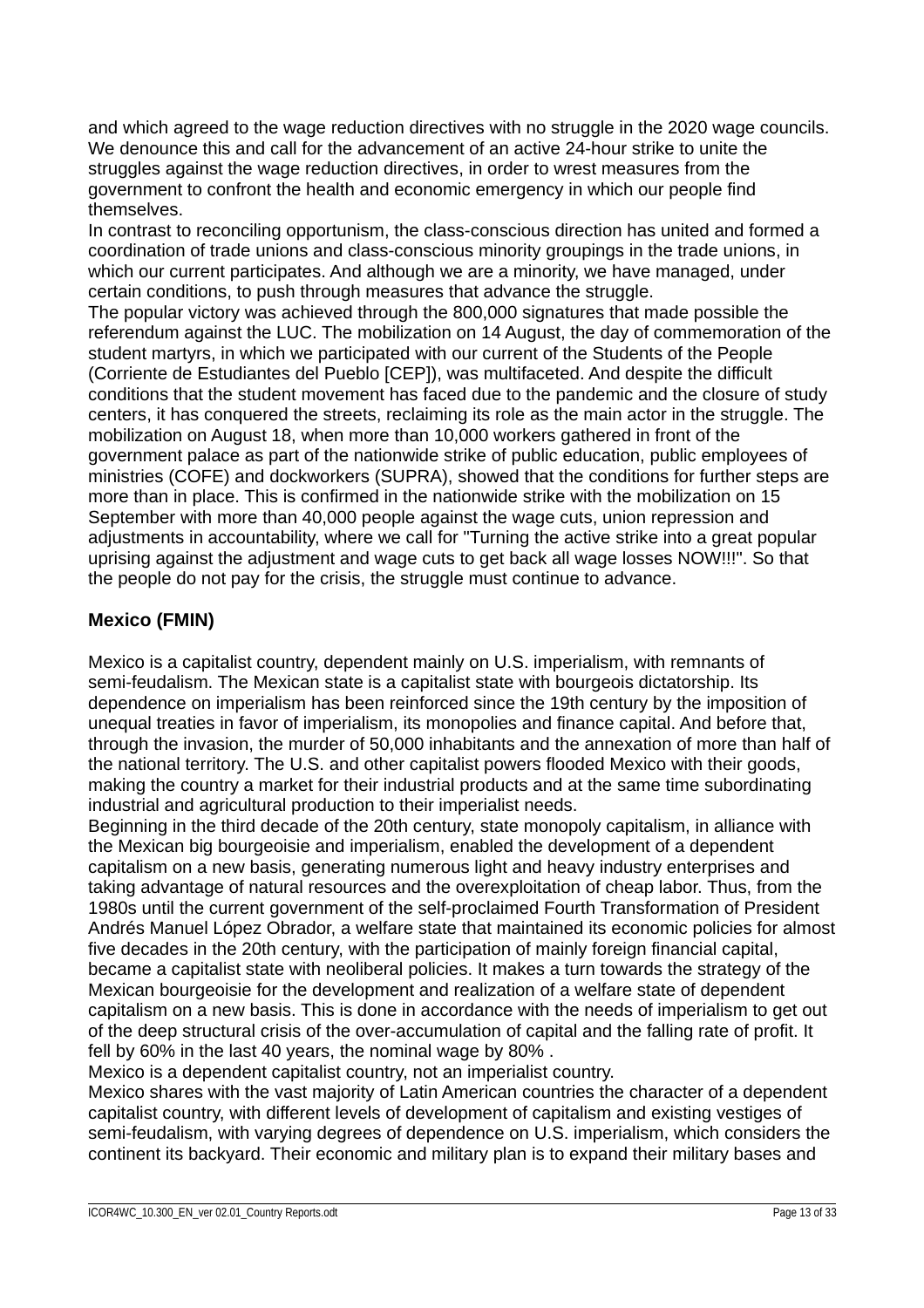intervene throughout the continent, assassinating and exterminating communists. The experience of the last 30 years shows that U.S. imperialism imposes neoliberal or welfare governments in Latin America, depending on its interests and needs, and does so sometimes with one, sometimes with the other. In the case of Mexico, the so-called war on drug trafficking, the Merida Initiative, and the increasing militarization of the country have to date affected one million people, including 357,000 killed by the Mexican big bourgeoisie and U.S. imperialism.

The Mexican working class formed its party on 24 November 1919 and massively mobilized the Mexican people, a struggle that continues to this day.

Organización Apoyante del PCM de ideología MLM (FMIN)

(Supporting Organization of the PCM with MLM ideology [FMIN])

#### **Reports from Asia**

#### **Bangladesh (SPB)**

Bangladesh is a country in south Asian region .It gained its independence in 1971 from the colonial exploitation of Pakistan. The four pillars of Bangladesh's independence written in Bangladesh's constitution are – Democracy, Socialism, Secularism and Nationalism. . In spite of the promise of a planned economy at birth, Bangladesh has built up an economy which is undoubtedly capitalist in nature. After birth, Bangladesh has gone through many types of rules including electoral democracy, autocracy, military rule etc. Currently Bangladesh is being ruled by Bangladesh Awami League, which is in power for 13 years. The limited democracy that was present in electoral system has been wiped out in the last 13 years by the ruling party. All the independent institutions like election commission, universities, judiciary etc. have become controlled and corrupted. Like many other anti-people governments, Bangladesh government's anti-people strategies were nakedly exposed by the pandemic caused by COVID-19. In Bangladesh, COVID-19 has exposed lack of preparation of health sector and lack of spontaneity to deal with a pandemic. The first patient was found on March 8th, 2020 but it took us to March 30th to receive a treatment guideline for COVID-19. The health personnel didn't receive any PPE before April which led to the contamination and death of many renowned doctors. Another burning issue was the poor number of ICU beds which was only 1267. Another aspect of this COVID-19 pandemic was the crisis of food during the lockdown period .There was a 60% rise in severe poverty following the economic crisis in COVID-19 lockdown. About 32% families in rural area decreased their amount of food intake. The government allocated food relief which was certainly not enough for the poor families and massive corruption was discovered in its distribution among the poor.

A pandemic like COVID-19 requires a strong role by the media to ensure rights of the people and ensuring an unwavering flow of information. But harassment of journalist, activists, and cartoonists was hugely seen as there was news published against the ineffective strategies of the government to cope up with the COVID-19 crisis and massive corruption in food relief distribution. 88 people including 79 journalists were arrested with the charge of spreading rumor and fake news. 67 cases were filed under the fascistic law `digital security act 2018' during the COVID-19 crisis.

Our Party- Socialist Party of Bangladesh- SPB was formed in 1980 upholding the banner of socialism in a valiant and scientific way. We have had significant role in the historical anti-autocracy movement against General Ershad in 80's decade. We have led many labor and student movements throughout the country since our birth. We have fixed our political line as socialist revolution and have not been in any alliance with any capitalist parties till today. During COVID-19 pandemic, we have been working relentlessly to support the people and prepare them for this crisis. We organized the first scientific seminar on COVID-19 in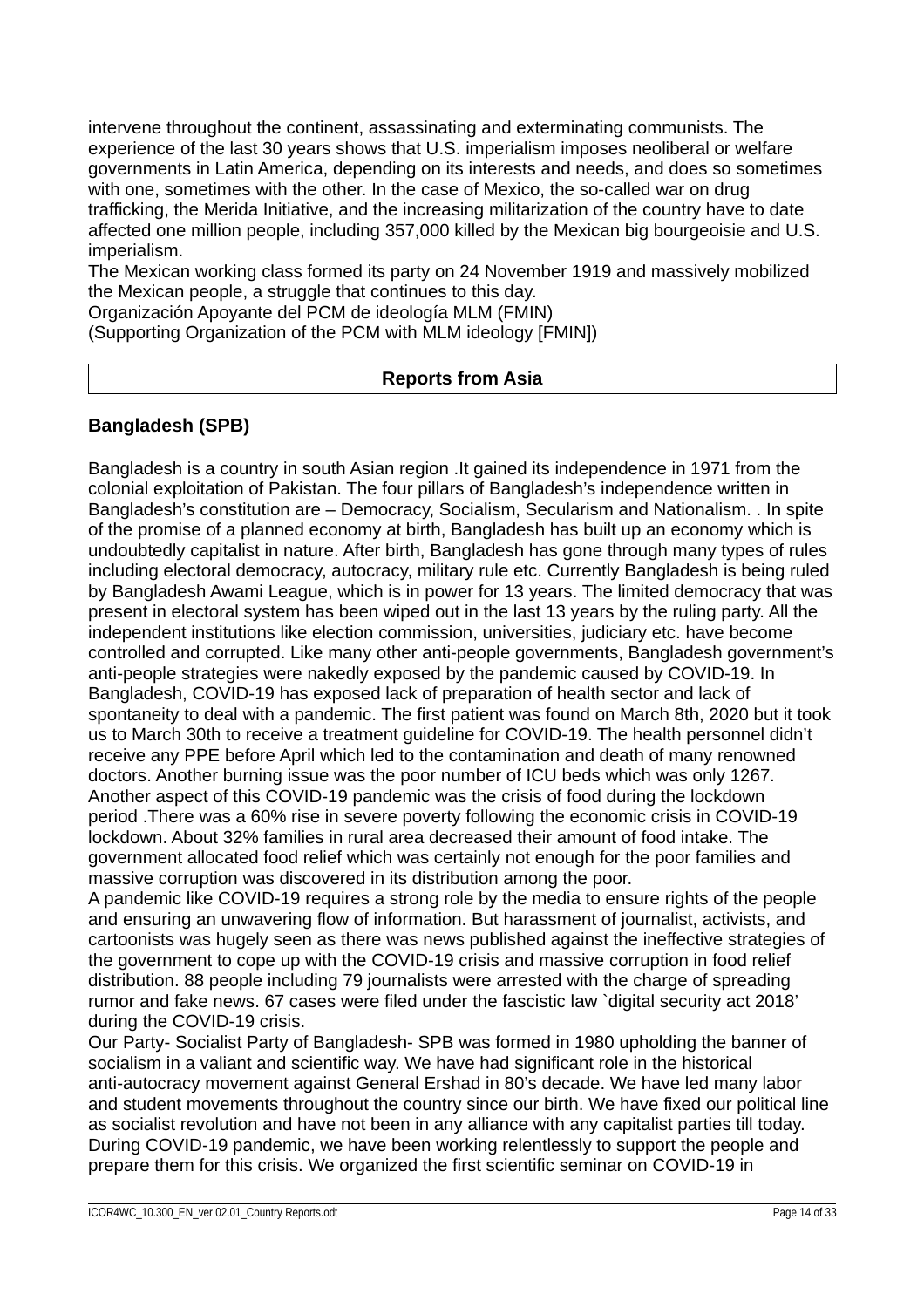Bangladesh to spread consciousness about COVID-19 among students on February4th, 2020 at Barisal. We printed out thousands of leaflets to make people aware about the physical distancing, hand hygiene, use of mask etc. from the month of February in 40 districts. After the outbreak in March, we handed out face masks, hand sanitizer, hand wash to thousands of people throughout the country. When the health crisis emerged, we organized free oxygen service, free ambulance service in around 2o districts. During the food crisis in lockdown, we arranged relief program in the form of a market called `Market of Humanity' and provided food support to lakhs of people. We also organized community kitchen in around 25 districts to provide prepared food to the people in distress. We did these works not as charity but to help the people from our political responsibility. We also put up strong movements throughout the country to accuse the government of its inappropriate and anti-people strategies and demanded treatment, vaccine and food support for the people.

We analyze the current system in Bangladesh as a growing fascistic regime which has been maintaining balance with the imperialist forces to stay in power. We strongly believe that only left alternative can provide an effective change to this situation. With that aim, we have formed a left alliance in our country along with other left parties named `Left Democratic Alliance'. We also believe that international platform like ICOR is strongly necessary to fill in the lacks of a communist international and strengthen our bonds by sharing our experiences of struggle.

## **Sri Lanka (NDMLP)**

National situation in the past year (2020-21) and the NDMLP

News since early 2020 has been dominated by panic about the COVID-19 pandemic. The economy of the country faces its current crisis mainly as a result of the open economic policy introduced in 1978, which wrecked the national economy and the country now relies on the export of skilled, semi-skilled and domestic labour for foreign currency earnings to feed the growing consumerism of the middle class. The civil war added to the debt burden and using the war as excuse many state enterprises have been privatized or sold to foreigners. Although the war is over successive governments have not taken it below the wartime maximum and the budget allocation for the ministry is the highest among all ministries.

Direct export of labour and diversion of young productive labour towards better paying but insecure jobs with harsh working conditions and poor labour rights have robbed the country of labour that could revive the national economy and food self-sufficiency. The country imports food and most of its essential goods.

The country's level of indebtedness, already worrying with debt to GDP ratio around 90% reached over 110% in the past two years owing to a combination of circumstances including the global economic slowdown caused by economic lockdown as a panic reaction to the COVID-19 pandemic. The immediate crisis concerns balance of payments and the government has resorted to short term measures such as currency swaps with countries in the region import control.

The government has resorted to ad hoc measures which are not always well thought out (like the hasty ban on the import of turmeric and synthetic fertilizer) and caused hardships to the people. Rising prices of goods, especially food items, and frequent shortages of essential goods are aggravated by and transport restrictions under COVID-19 lockdowns and hoarding by suppliers, traders and even affluent sections of the public. Besides, disruption of transport has adversely affected small agricultural produces and fishers who are unable to deliver produce to the markets as well as consumers who have to pay high prices to middlemen. Long periods of lockdown have not only slowed down production nationally but also led to partial or total closure of businesses, especially small and medium scale businesses, seriously affecting employment. The informal labour sector comprising casual and daily paid workers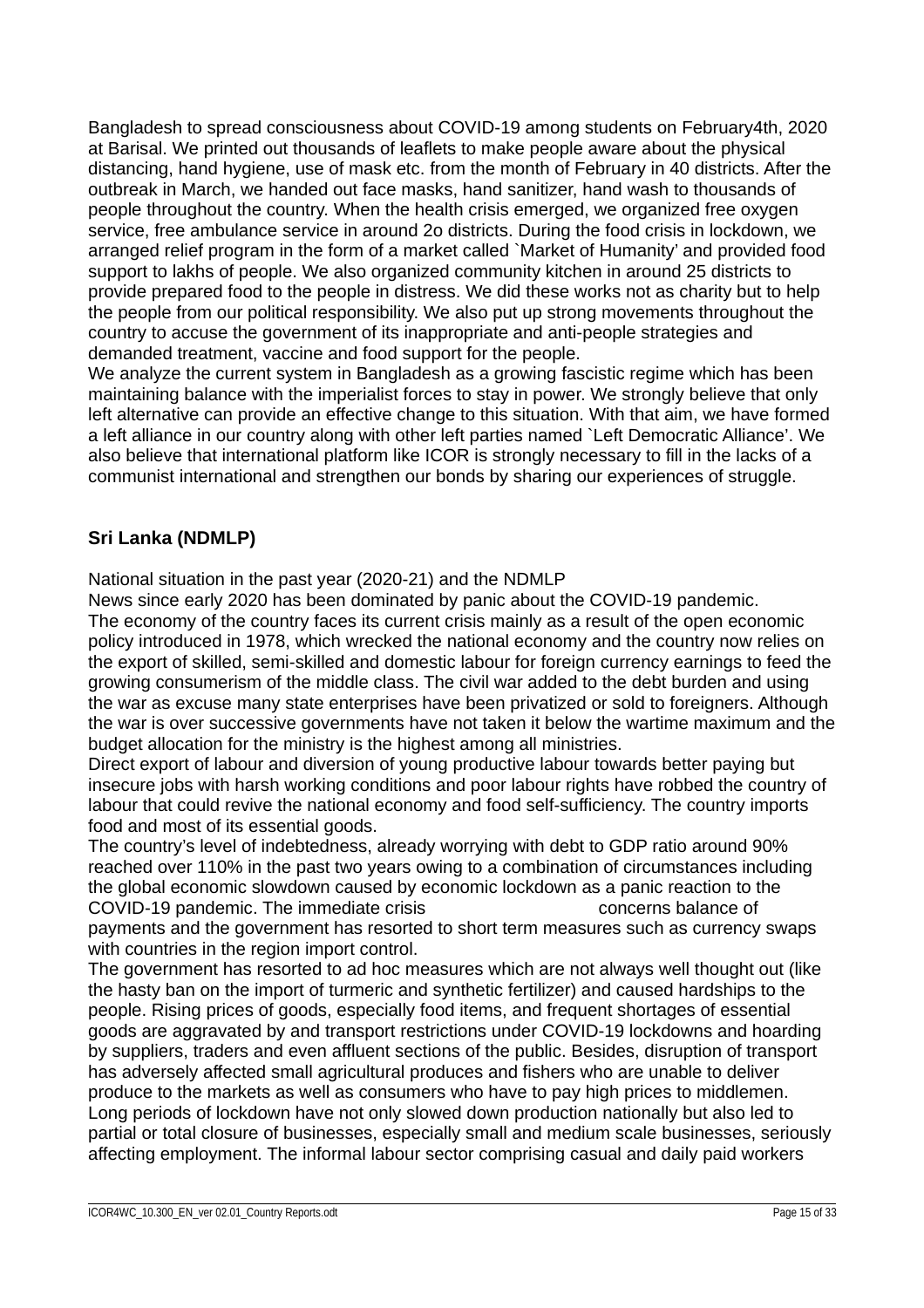and the self-employed are severely affected. Sops thrown at those affected by the economic disruption are inadequate to compensate the loss of earnings.

In 2020 the government hoped to claim credit for its successful handling of COVID-19 using the armed forced. Its plans were blown to the wind by ineffective control of spread of disease and poor coordination of the effort. Placing an army officer in control of the COVID-19 programme caused resentment among health workers.

The government still uses the global panic about the pandemic to divert attention from more serious issues.

Inconsistency in implementing lockdown procedures caused much heartburn among the public. The deliberately anti-Muslim step of forced cremation of all COVID-19 dead on false pretext of viral infection spreading through the soil hurt Muslim sentiments which were already hurt by anti-Muslim feelings whipped up in the wake of the 2019 Easter bombings. Encroachment of land in the North and East on various pretexts has escalated amid failure to return army-occupied lands.

What is most insulting of the judicial system are presidential pardons of convicted criminals and even rewarding of some with high posts while many are still detained without charge or trial on suspicion of terrorism. The state also abuses legal powers to selectively harass members of the Muslim community while turning a blind eye to acts of violence against Muslims.

Although the government has nominally delivered on its pledge of Rs1000 daily wage for plantation workers the actual implementation of the policy is being subverted at various levels right down to the place of weighing the freshly gathered tea leaves.

Protests continue against wrong government policies such as banning import of synthetic fertilizer with no alternative in hand and transforming a military academy into a national university for profit have met with brutal state force and harassment of trade unions leaders.

It is against such background that political work has to be carried out.

The New Democratic National Democratic Party has campaigned against abuses by the government through protest demonstrations, meetings behind closed doors under safety requirements and electronic access to meetings, video conferencing and Zoom meetings. It marked May Day 2021 using electronic media including Zoom sessions. It has also developed platforms for discussing current global events and political theory and work on art and culture. It has expressed support to all just struggles by issuing timely statements of support and canvassing public opinion through the media.

Its publication of journals was hindered by the pandemic but activities have been resumed since middle of 2021.

## **India ( CPI(ML) Red Star)**

INDIA: The Country Report by the CC of the CPI(ML) Red Star.

In our last country report we had pointed out how India, a neo-colonially dependent country, has come under neo-fascism with the ascendance of the RSS-led Modi to power in 2014. Neoliberal-corporatisation pursued since 1990s took a far-right turn. The 65 year old Planning Commission was demolished. To whiten huge black money holdings of corrupt corporate billionaires, demonetisation was imposed. It sucked out whatever left in the arteries of the common people. Then GST deprived the States(Provinces) of their Federal right of resource mobilization. All tax burden was shifted to the common people. Corporate tax rates were brought down. It carried out one of the biggest disinvestment programs, selling-out of the whole public sector to foreign and Indian corporates at throw-away prices. And corruption, permeated all layers of ruling system.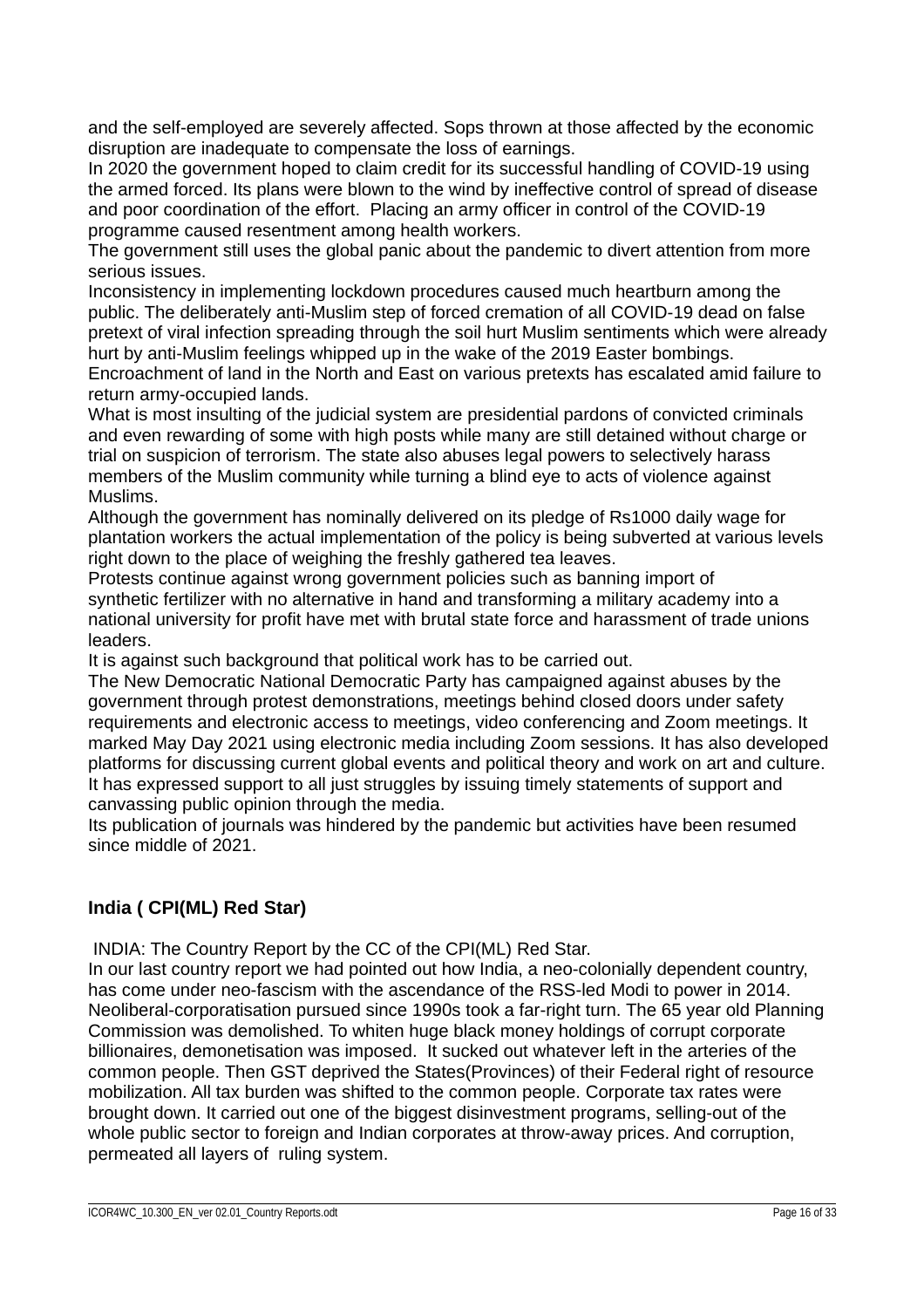To allow unfettered "hire and fire" by corporate capital, the Modi regime replaced 44 labour laws with four Labour Codes. Unorganised/informal sector workers now constitute around 95 percent of the Indian working class. All environmental regulations that restricted corporate plunder of nature were taken away. New Education Policy-2020 facilitates corporatisation and saffronisation of education. Through three Black Laws agriculture is corporatized. This led to the historic and world's most prolonged Farmers' Struggle. The advent of COVID-19 and the most stringent and coercive lockdown to facilitate corporatisation had led India to horrific de-industrialisation and economic contraction, with speculative spheres ballooning. Meanwhile internationalisation of production and global integration of finance capital have enabled many emerging Indian corporate billionaires to become junior partners of MNCs while depending on imperialism for technology and market. The State's policy decisions, both domestic and foreign, are still subject to the diktats of neo-colonial neoliberal institutions. While continuing as junior partner of US imperialism and its strategic ally, the Indian state resorts to expansionist designs in South Asia. QUAD and its encroachments in Nepal and other neighbours shows this.

All round corporatisation and superimposed capitalist relations, did not eliminate feudal relations, its remnants and values, merged together have taken barbaric forms. The RSS led corporate-neo-fascist regime has propped up all obscurantist, feudal, casteist and patriarchal forces. So, Dalits, adivasis, women and minorities become still more oppressed. Integrated with corporatisation, casteism and untouchability reinforced by Brahminical ideology and culture have become omnipresent, even in institutions of higher education and scientific research.

 The advent of neo-fascism in India led by RSS, the longest running and biggest fascist organisation in the world, is also coterminus with the emergence of neoliberalism. Taking advantage of the political-economic instability and aggravation of contradictions in the country, RSS came to the limelight and its political front, BJP became India's biggest political party within a short span of time with the support of corporate forces and media. Following its re-election to parliament with a greater majority in 2019, Modi rule has forcibly integrated Kashmir into Indian Union and the 20 million Muslims are targeted, spreading Islamophobia. Thousands were publicly lynched, now many thousands families are thrown in to dreaded Detention Centers in Assam. Superimposing pan-Indian homogenizing drive over multinational, multilingual, multicultural, multi-ethnic and multi-religious essence of India and all values of modernity including rational-scientific thinking, are rejected, fostering the cult of tradition and obscurantism, treating dissent and disagreement as treason, targeting Muslims, communists and progressive-democratic forces. Uncompromisingly integrating itself with corporate finance capital, RSS-led BJP regime has become typically neo-fascist. In conformity with the conspicuous international trend towards intensified plunder of nature by corporate-speculative capital under neoliberalism, India also is witnessing unprecedented ecological devastation.

In this neo-fascist context, CPI(ML) Red Star has called for the broadest possible anti-fascist people's front for throwing out the RSS led BJP rule from power, using all forms of struggle. At the same time, the Party is building a core of revolutionary left and struggling forces with revolutionary program. Recognizing that both these tasks can be carried forward in a vast country like India, only by a powerful party organization with countrywide influence, surrounded by class/mass organizations and people's movements, to mobilize the masses for a countrywide insurrection for seizure of political power led by the working class, peasantry, and all exploited and oppressed, it is given the top priority today. KN Ramachandran, General Secretary, CPI(ML) Red Star.

## **Nepal, NCP(Mashal) Country Report**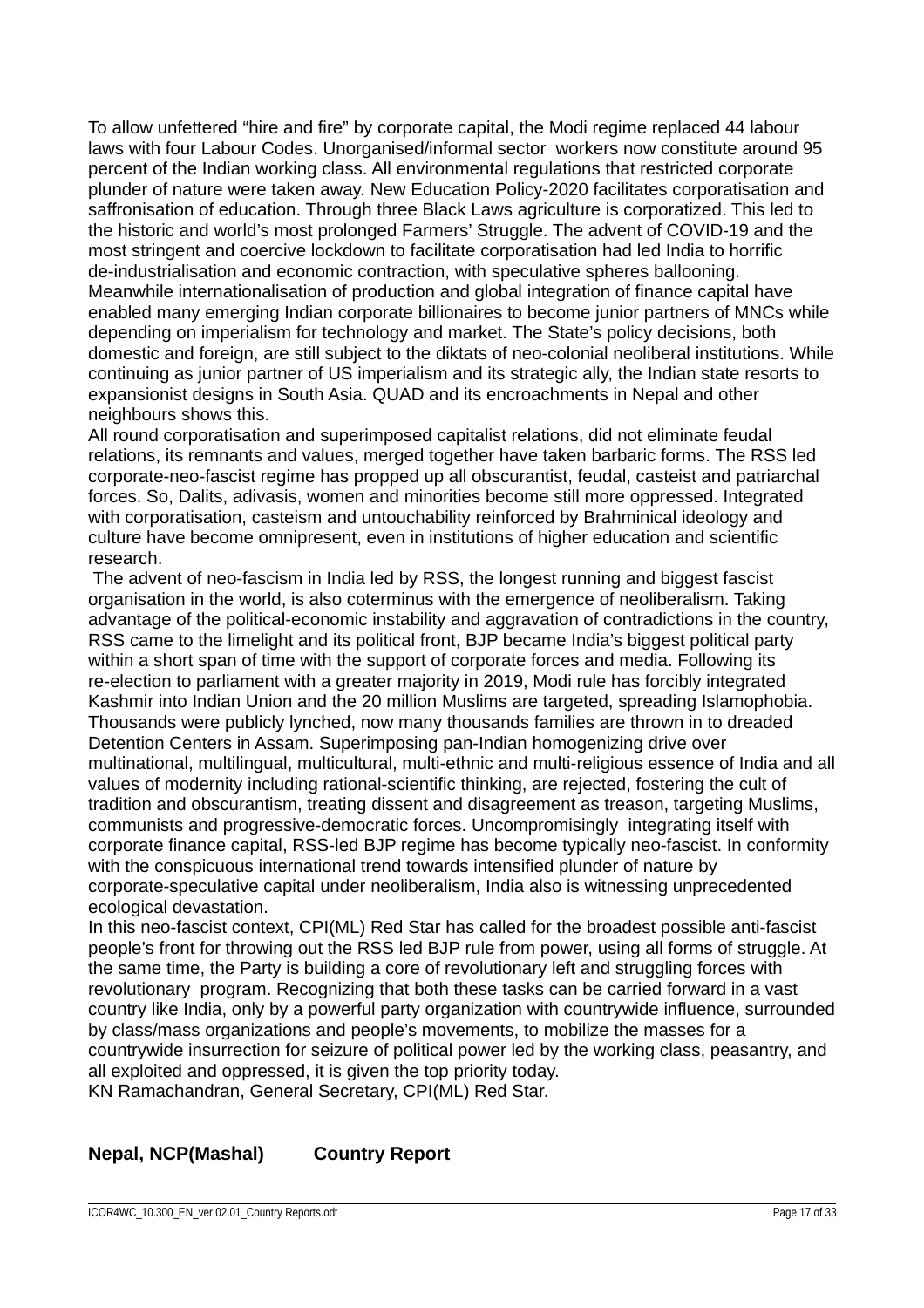The Current Political Situation of Nepal

1. After the promulgation of new constitution in 2015, Nepal has entered into a new democratic era with the adoption of republican system replacing the previous monarchial rule in practice for over about the last two and half centuries. People of Nepal has succeeded to abolish monarchy and establish republic in Nepal. But we hold the view that the struggle to strengthen republic has not come to an end yet and we have to go a long way in struggle against retrogression.

2. In the first general election held thereafter, Communist Party of Nepal (UML) led by Oli emerged as the largest party in the parliament and he became prime minister. Later on, the CPN (UML) led by Oli and the CPN (Maoist Centre) led by Prachand merged into a single party, Communist Party of Nepal (CPN). They claimed it as a main stream of the communist movement of Nepal. But in fact it was a rightest revisionist one and was not a communist party in real sense. However, we analyzed it was a patriotic, democratic, leftist and a friendly organization. Oli continued as a prime minister even after unification of both organizations and formation of united CPN.

3. Very soon an intraparty conflict developed in the CPN and Oli was in minority both in the parliament and his organization too. But Oli took the stand that he would not obey the decisions made by both of committee of his party or its majority. So, voice was late within his organizations to resign either from prime ministership or from the post of president. However, instead of relinquishing any of the two posts, Oli recommended the dissolution of the lower house of the parliament and declared mid-term election in 6 months. Such a step on the part of Oli government created a political crisis in the country. A mass movement broke out in the country against the step of Oli government.

4. NCP (Mashal) took such a step of Oli as unconstitutional, undemocratic, fascist and retrogressive one. After such a step of Oli government Mashal withdrew its support formerly given to Oli government. The alliance made of twenty-two leftist parties or organizations, including NCP (Mashal), CPN (Maoist revolutionary) led by Mohan Baidhya Kiran, CPN led by Biplop, CPN (ML) led by C.P. Mainali etc. also declared the action of Oli as a retrogressionoriented and fascist one. Then after they unitedly organized a protest meeting at Kathmandu against the dissolution of parliament by Oli. But the united leftist movement couldn't go further than that as the 22 parties or organizations were not unanimous on the question of struggling to restore dissolved parliament.

5. Some of the organizations belonging to the 22 leftist organizations maintaining that both parliamentary system and republic are reactionary, refrained from lunching a movement for the restoration of the dissolved parliament. Instead of that, they prefer to attack upon both existing parliamentary system and republic. They took New Democracy or Scientific Socialism as immediate line of action.

6. Mashal also has no difference on question of taking New Democracy as its strategic program although they differed with the view of taking socialism as a strategic program in the present historical conditions of Nepal. Mashal also has clear-cut stand that in the long run adopted the policy to replace existing parliamentary system and bourgeoisie republic by new democratic system or new democratic republic. But in the present condition of the country tactically it adopts the policy to defend parliamentary system and republic which are achieve by long struggle and sacrifice of Nepali people.

7. The royalist forces in Nepal are agitating in a planned way to knock down parliamentary system, republic and secularism too. As Such an efforts of them are being backed by Hindu fundamentalist ruling class of India, the danger of retrogression has become many times more serious than in the past. So, we take the task of struggle against retrogression very important at present. As a part of such struggle, we have taken the decision to struggle to restore the dissolved parliament too seriously.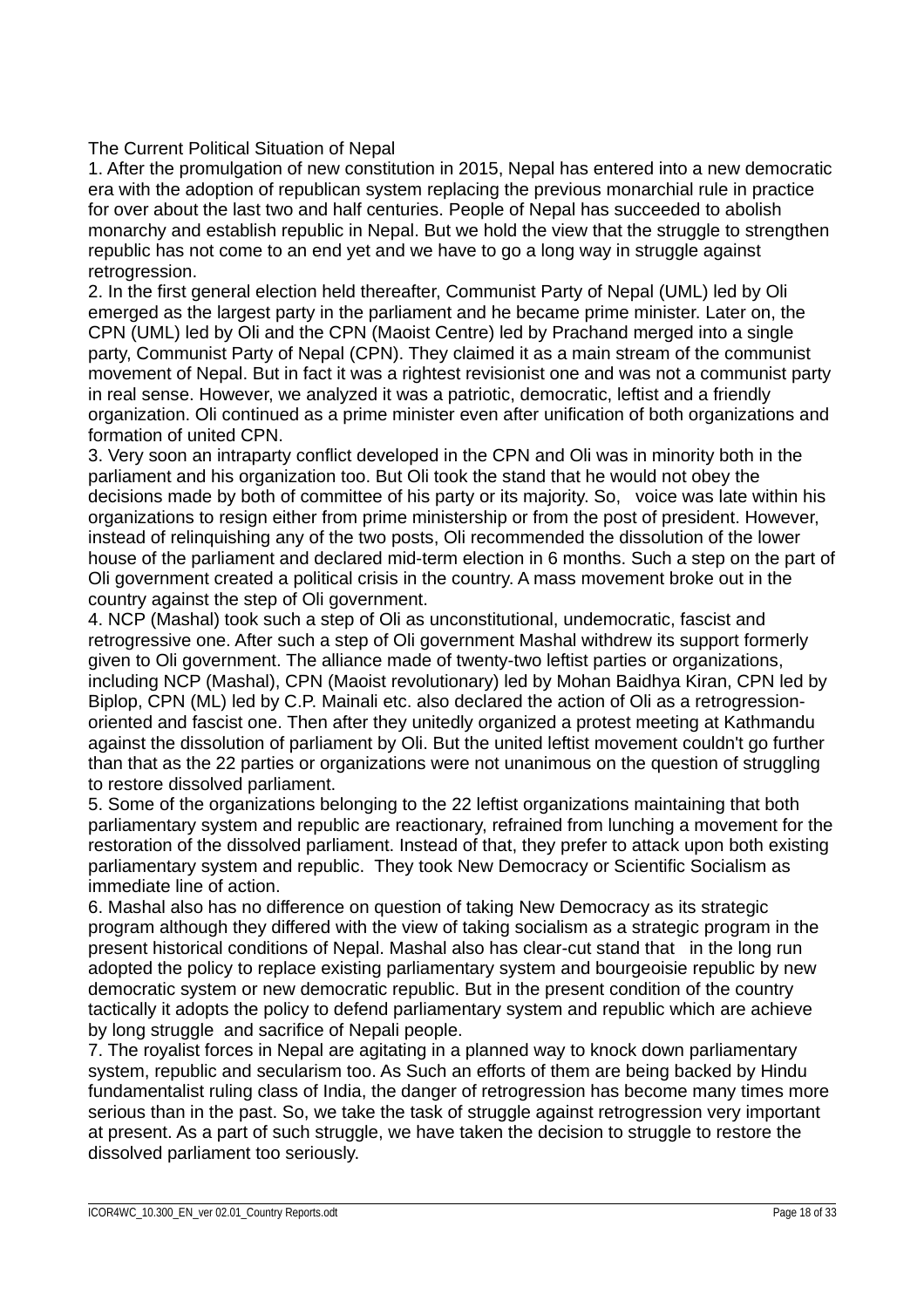8. To strengthen the struggle for the restoration of parliment we have taken initiative to unite or to have unity-in-action with all the political forces, excluding royalists, favoring to struggle for the restoration of the parliament.

9. Later, the Supreme Court (SC) nullified the dissolution of parliament and the parliament was reinstated. But Oli in spite of following decision of SC continually advocated against the decision of the SC and tried his best to make the parliament business less and make that a failure. Such a role of Oli created sharp conflict within the CPN itself and majority members of that (CPN) took initiative even to oust Oli from the posts of both Prime Minister Ship and president ship. They even went to the extent of file a no-confidence resolution against Oli in the parliament. To keep on his power Oli again dissolved the parliament and declared to hold mid-term election.

10. It was in such a background that an alliance consisting of five leftist and democratic parties or organizations, National People's Front, a legal front of Mashal, led by Chitra Bahadur K.C. CPN (Maoist Center) led by Prachand, a section of UMLA led by Madhav Nepal and Jhalanath Khanal, a Madeshbadi organization led by Upendra Yadhav and Nepali Congress led by Ser Bahadur Deuba was formed. It struggled harshly in the legal front and in the street too to restore the dissolved parliament and for the dethronement of the Oli government. In the last the SC gave verdict to restore the dissolved parliament and ouster Oli from the prime ministership installing a new government under the leadership of Sher Bahadur Deuba, president of Nepali Congress and a participant of five party alliance.

11. The Rastriya Janamorcha, a participant five parties alliance also was invited to join the government. But our Party decided not to join the government and to support it from outside reserving our rights to criticize or oppose the government on the basis of its policies and actions. We have many differences of fundamental nature with all other participations of five Party alliance. So, we thought that it was batter for us to remain outside of the government rather than to join that.

12. We think that the achievements of movement, the restoration of the dissolved parliament and the dethronement of Oli government, were very important ones. These have contributed much to defeat the retrogression which was going to come out from the womb of parliamentary system itself. But we don't think that the danger posed by retrogression is fully over. The threat of retrogression still exists.

13. The royalists, as asserted before, are continually campaigning to over throw republic and secularism. They are backed by Indian imperialism. That makes the danger of retrogression many times more serious then what it was in the past history of Nepal.

14. After the secret meeting of Oli with Raw Chief of India, Goyel at Kathmandu, he (Oli) seems to have gone fully on side of Indian Imperialism. The first sign of it was seen on his worship of Pashupatinath temple giving a gift of about 108 kg gold to the temple to make a golden Aquarius. He also made a plan to construct a temple of god Rama in Chitawan district. There is ground to think that such acts on his part were signs of his shift from secularism to Hindu nation. Such a role of him combined with dissolution of parliament was welcomed by all royalist forces of the country thinking that it would pave the way for the restoration of the monarchy in Nepal.

15. Even after the dismissal of Oli from the government by SC he is making all efforts under his control to make the parliament a failure. In this way he is doing his best to destroy whole of the multi-party system. Ideologically or strategically we are against parliamentary system. But from the tactical point of view we struggle to defend it from the attack of retrogression or to check royalists to come forward.

16. In the many parts of the world, where democracy has developed much or has taken reactionary character, the danger of retrogression has become a matter of out of date. But in the existing situation of Nepal we cannot undermine its danger. In the past history of Nepal it (the danger of retrogression) has again and again come to wash down the democratic system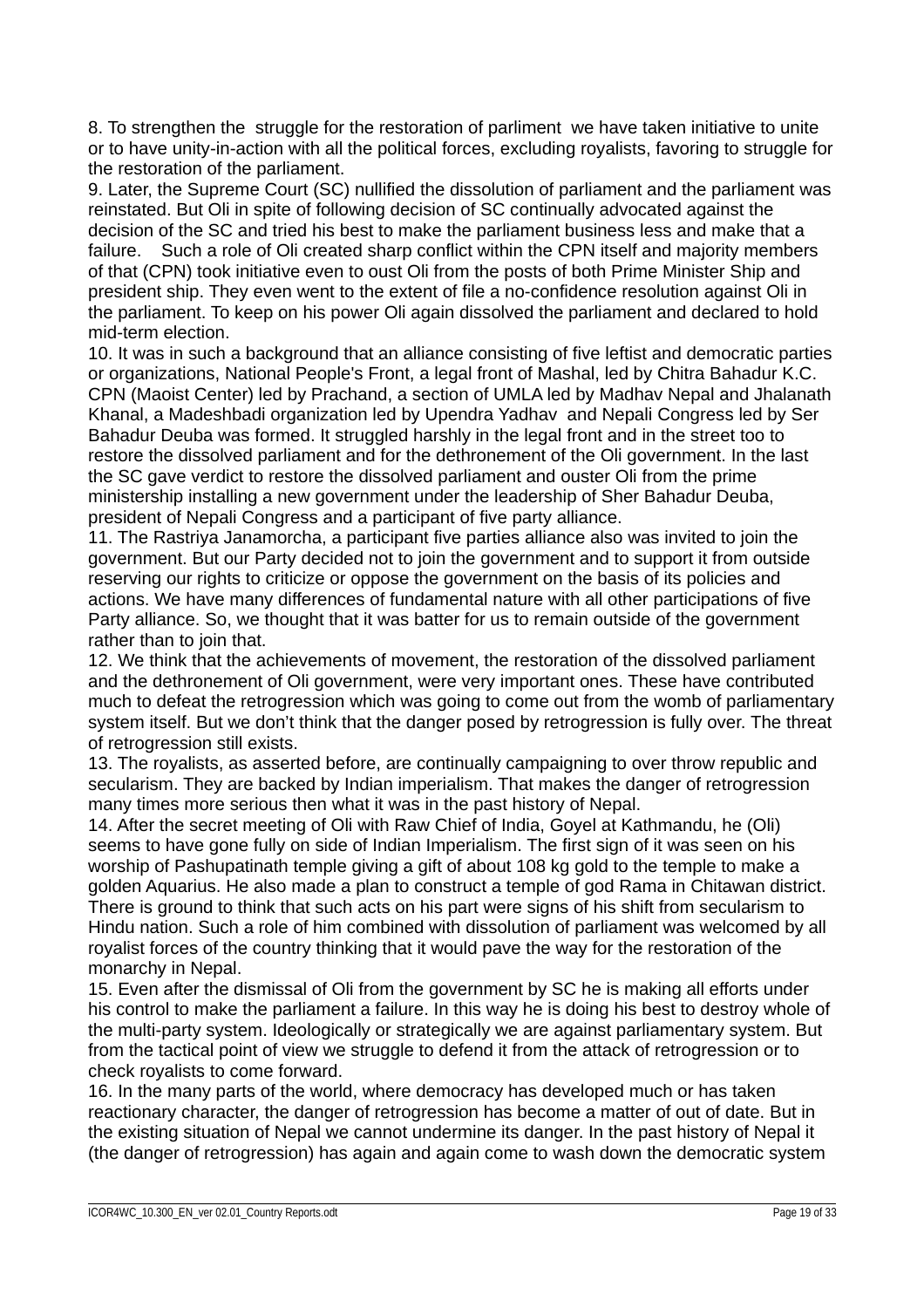as a whole. The possibility of it coming in new form again cannot be ruled out. That is why we give so much emphasis on the struggle against retrogression even today.

17. The annexation of Kalapani by India is very important national question of Nepal. Kalapani area of Nepal, in which Lipulekh and Limpyudhara too are included, are occupied by India just after indo-China war of 1962. Lately India published a map showing the whole area of Kalapani in India and constricted a road through Lipulekh to go to Manasarowor in China. Afterwards the parliament of Nepal also adopted a map showing Kalapani area in Nepal. Nepal government has send many notes to India for bilateral talk with India on the disputed area of Kalapani. But Indian government has turned out all the request of Nepal for bilateral talk up to today.

18. Later Oli also has shown compromising trend on the issue of Kalapani. He has even ordered to the concerned department of government to postpone the distribution of the course books on which Kalapani area was shown in Nepal, It is obvious that Oli has taken such a turn on issue of Kalapani under the pressure of Indian government.

19. However, all the patriotic and leftist forces of Nepal are agitating to take effective majors for the bilateral talk with India or even to take the issue to UNO or to the international court. But Oli government instead of taking seriously the voice of people of Nepal was taking more and more compromising attitude towards Kalapani issue. We don't think that even the present government of Nepal, Deuba government would take firm action on Kalapani issue.

20. Therefore, responsibility of struggle for the liberation of their land occupied by Indian imperialism falls upon on the shoulder of Nepalese people. But Nepalese people want the support of the just loving and revolutionary people of the whole world and we appeal to the ICOR too help Nepali people in their struggle on Kalapani.

21. We are happy and proud to note it that all the patriotic and leftist forces of Nepal, irrespective of many political differences among themselves are unitedly and continuously struggling for more than six decades against the occupation of Kalapani area by Indian army. 22. American imperialism is trying by all means to bring Nepal under Indo-Pacific Strategy under the cover of MCC (Millennium Challenge Corporation). The objective of IPS is to encircle China strengthening its military position in all countries of Indo-Pacific area, including Nepal. In such a plan of America Nepal occupies important strategic position and that is why it (America) is giving so much pressure to Nepal to accept the MCC.

23. According to understanding reached between Nepal and America the MCC must be recommended by the parliament of Nepal. But because of countrywide public opinion and movement against the MCC in Nepal, all the efforts of America to make parliament to endorse it have failed. Even with in the ruling parties or circle too there is much dissatisfaction against MCC. Oli government was determined to make it pass by the parliament. But due to sharp difference within the CPN itself on the MCC the repeated attempts of Oli could not succeed. 24. The leftist forces of the country are in forefront in movement against the MCC. In spite of many serious differences among them on many other political issue of the country, they always have been standing unitedly against MCC. Because of all these factors the MCC is pending for last 4 years.

25. Lately, after a new government was formed under Ser Bahadur Deuba, a high level delegation of America had visited Nepal to make government of Nepal to make the MCC endorsed by parliament. But at the time of visit to Nepal a country wide movement broke out in the country as a result of that and lack unanimity on the opposition by many participation of the five party alliance they (the high level delegation of America had to go back from Nepal in vain. This was a great victory of Nepali people against America imperialism 26. Both India and China are imperialist countries. But, considering upon the Indian expansionist role in Nepal and distinguished geo-political situation of Nepal, importance of friendly relation of Nepal with China is very important to check and balance the danger posed by India in Nepal for decades. Unlike India, China has always supported the territorial integrity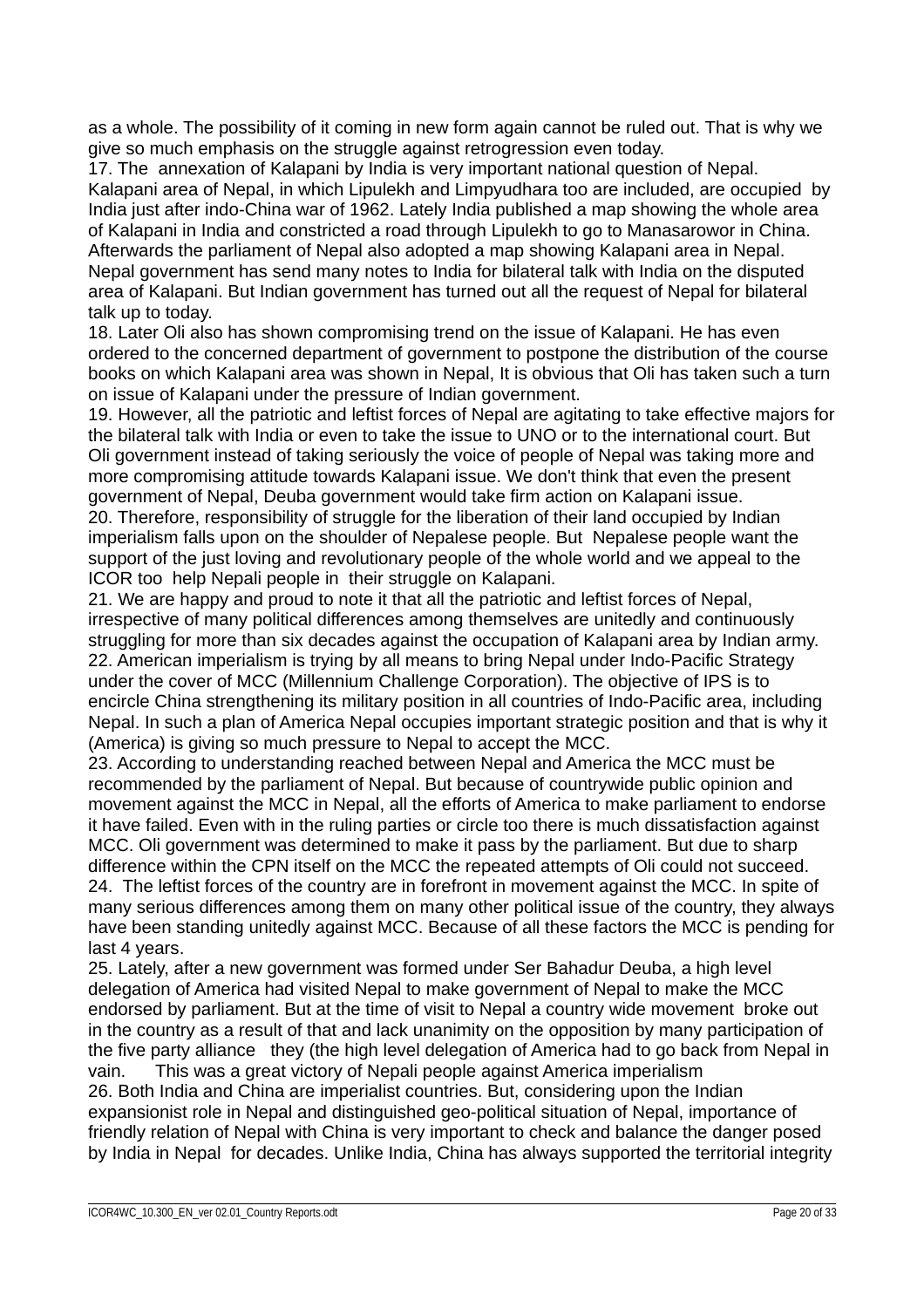and sovereignty of Nepal. So we think it wrong to put both the imperialist countries in the same footing.

27. During the Covid-19 period too we under the initiative of our own Party, legal front and class or mass organizations or uniting with other various leftist organizations have been organizing countrywide movement against MCC or on many other National questions. After Oli government dissolved the parliament we also had organized mass movements against that. Besides organizing mass movement on various other issues concerned with people. We have been organizing numerable online or zoom program within the country or world level for training of our workers. So we also have been trying to come over much difficult condition created by Covid-19 too.

MB Singh NCP Mashal

#### **NEPAL (PPRF) [Presented by Patriotic People's Republican Front of Nepal at the Fourth International Conference of ICOR-2021]**

The so-called Communist Party of Nepal (CPN) scored nearly two-thirds of majority seats in the federal parliament of Nepal in the first general election held right after the promulgation of a new constitution in 2015 and the party formed a government commanding an absolute majority, however, it suffered expulsion from the power mainly because of internal party feuds the party experienced throughout three and a half years of its control in the government. The first chairman and the prime minister Mr. K. P. Sharma Oli twice dissolved the parliament within six months contrary to the Constitutional provisions to retain power forever, but, the Supreme Court furnished the verdict (mandamus) against the dissolution and reinstated the parliament twice along with the formation of a government under the premiership of the leader of main opposition party Nepali Congress (NC), Mr. Sher Bhadur Deuba. Now, the CPN has already fragmented into three factions and there is a coalition government of five political parties with Mr. Sher Bahadur Deuba at its helm, but, this government is nothing more than the other side of the coin and will not be able in solving the problems facing by the people and people are anticipating nothing from this government and. All these phenomena have made Nepal's parliamentary government and politically unstable and turbulent that has allowed the opportunity for the international power centers to meddle into the internal politics of the country. This could be deemed as the failure of both parliamentary and revisionism based on aforesaid incidents.

The problems of national integrity and sovereignty, people's democratic rights, and people's livelihood are becoming increasingly pressing on the one hand, at the same time, these problems have been much more severe due to the COVID-19 pandemic on the other. The existing multi-faceted contradictions in the country are about to surge in a new way during this time. The acquisition and infringement of the Nepali territories including the

Kalapani-Lipulek-Limpiadhura in the northwestern frontier by the Indian expansionism and the imposition of the Millennium Challenge Corporation (MCC) project by the US imperialism have made the issue of national independence further crucial and endangered. At this juncture, the contradictions amongst the ruling reactionary classes and as well as their parties have been burgeoning. At his moment the contradiction between capital and labor has much intensified as well. All these circumstances, on the one hand, further reveal the realities of the crises of the reactionary state power and system, and, on the other, imply the necessity that the revolutionary forces should move forward based on the correct political lines by acknowledging the gravity of the circumstances.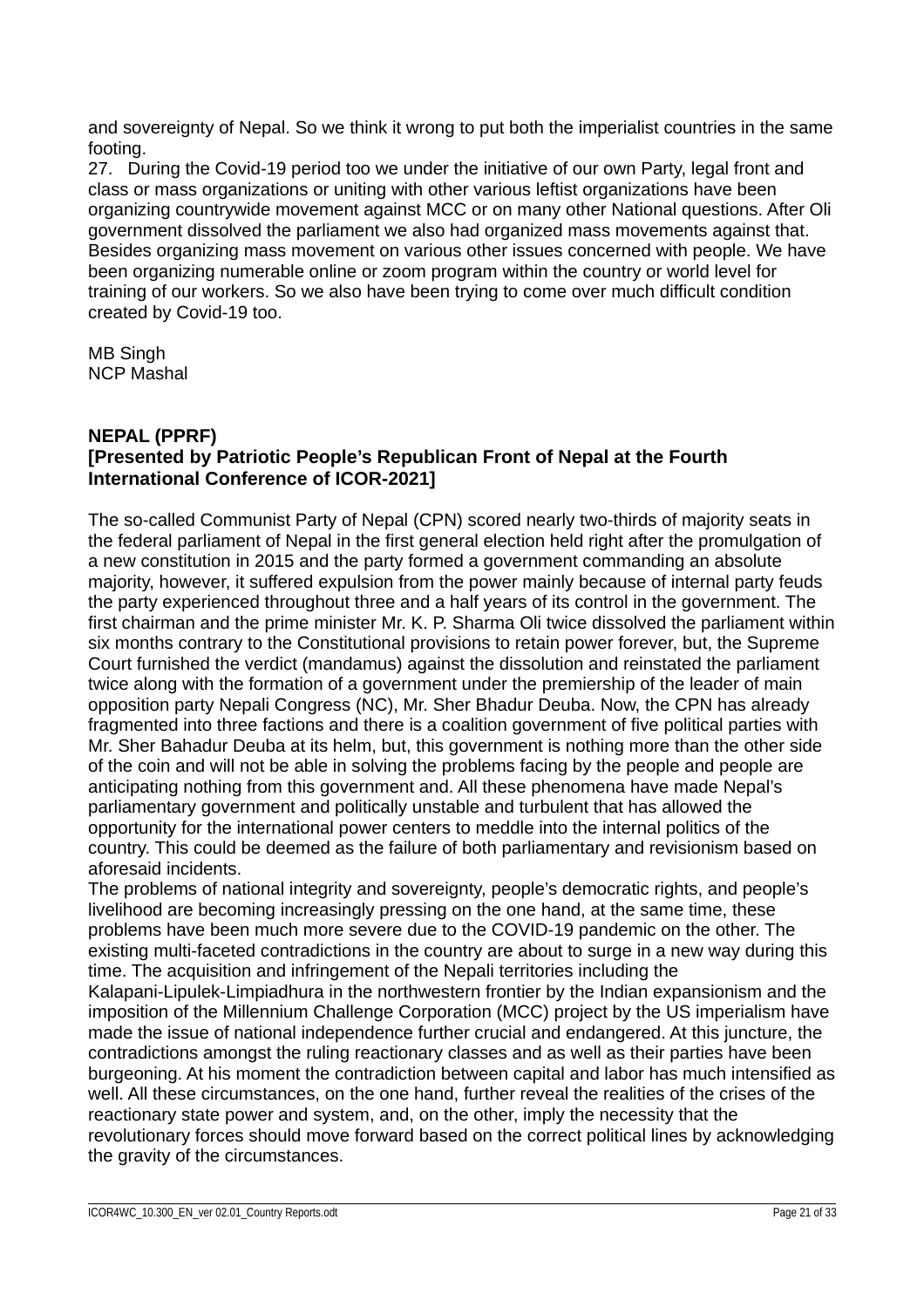To sum up, we can draw the following conclusions by going through the current political situation of the country:

1. The pro comparator and bureaucratic capitalist and feudal class-based old state power and parliamentary system have been fetching unstable, turbulent, and crisis-ridden. This is a favorable circumstance for the revolution. But, the government and the state power have not been nonfunctional. The seat and state machinery of the reactionaries are powerful as yet. This is an undesirable situation.

2. There is discontentment, distrust, and resentment amongst the masses of people against reactionary state power the political parties who represent them in general. But, the masses of people could not come out successful to appear in the arena of struggle by ignoring them.

3. The revolutionary forces are too feeble to introduce an alternative against the reactionary state power and system, to denounce and shatter the strongholds of the reactionary and opportunistic attitude of turning people into a vote bank by reaching out to the masses of people.

4. At this juncture, it is urgent to reach out to the masses of people, to make the propaganda works systematic, to make the organizational and agitational works develop, and to move forward for the preparation of revolutionary works with eagerness by making a correct judgment of adversity and favorability.

5. The only alternative to the existing reactionary state power and system is to establish a New Democratic State Power, therefore, it is urgent to concentrate our focus on the necessary preparation to establish that system.

## **Reports from Australia**

#### **Australia (CPA(ML))**

The most significant recent development has been the announcement of the new US-UK-Australia security pact, AUKUS. By unilaterally cancelling a \$90 billion contract with France for non-nuclear powered submarines, Australia has further embedded itself within the US war machine by opting for the purchase of submarines that are nuclear powered. It raises the level of interoperability between the US and Australian militaries and lowers any capacity for independence by Australia in areas of foreign policy and military conflict.

While the actual provisions of AUKUS are not clear at this stage, the Australian Defence Minister, a notorious right-winger, has indicated that US nuclear submarines could operate out of a naval base near Perth, Western Australia; that there would be "greater air cooperation through rotational deployments of all types of US military aircraft to Australia"; that the number of US troops being rotated through a base at Darwin (currently 2500 at any one time) will be increased; and that US intermediate range missiles could be located in the north of our country. AUKUS is heightening US and UK military presence and aggression in Australia and Indo-Pacific. Military storage facilities will be upgraded and new ones established in strategic parts of the country. There is public concern of potential storage of nuclear weapons and stationing of US and UK warships and bombers carrying nuclear arms in our country, and region.

Australia, the puppet of US imperialism, is firmly locked into the US/UK imperialist aggression in Indo-Pacific and preparations for war with China.

We are working with other organisations to oppose AUKUS. Moves are underway to establish a broad people's coalition (united front) comprising peace, anti-war, environment, welfare, religious organisations, and unions to oppose and campaign against AUKUS. The coalition will build solidarity and work closely with the anti-war/anti-imperialist organisations in the regions. The first protest in what will need to be a long-term developing movement, took place in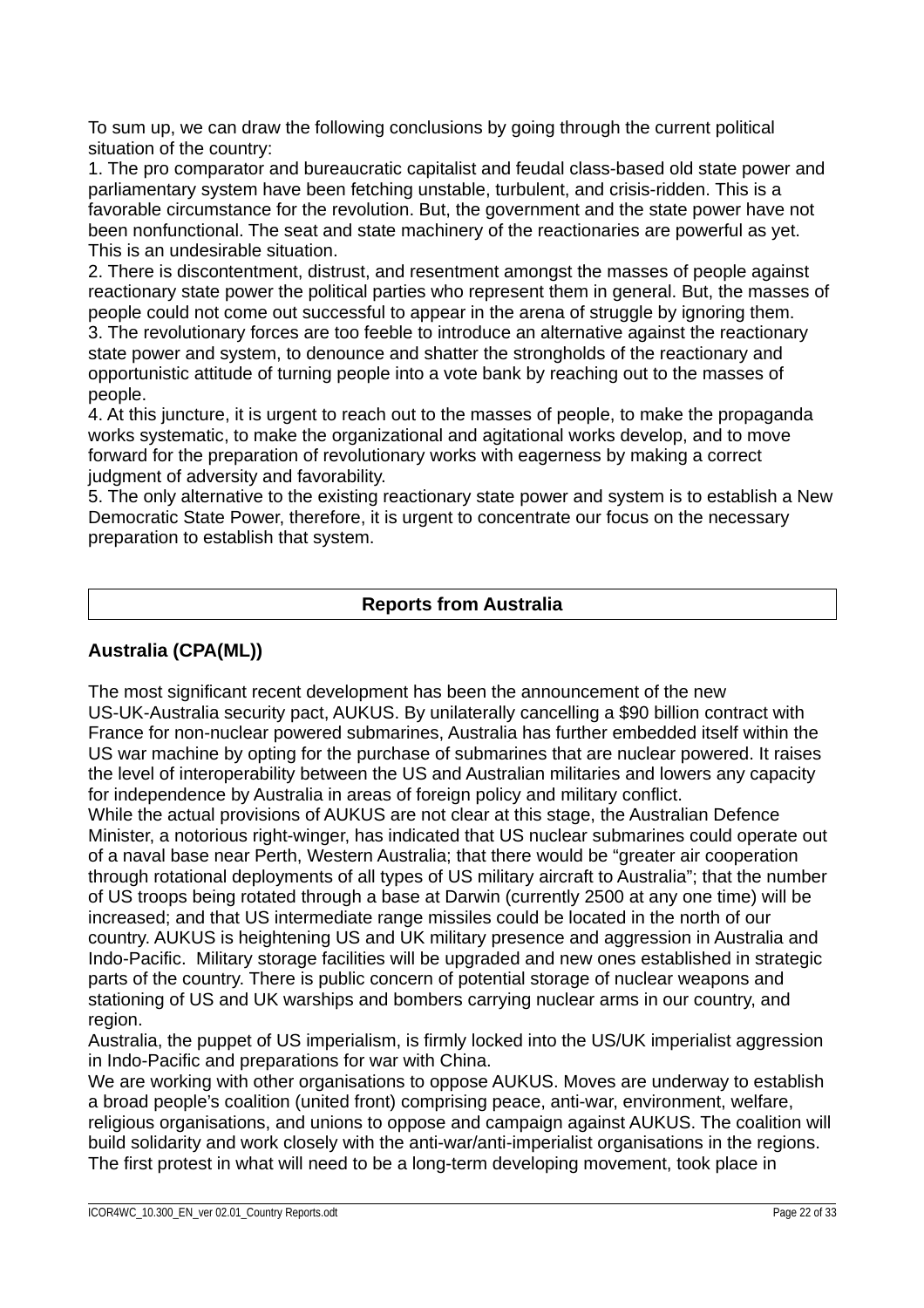Adelaide last week.

A People's Enquiry into the costs of the US alliance has received hundreds of submissions and has been a very successful initiative of the Independent and Peaceful Australia Network (IPAN).

On other fronts, Australian First Peoples continue to fight to protect their communities and cultures. There is a huge gap between their health outcomes and those of other Australians, and they are the most jailed Indigenous people, on a per capita basis, of any on the planet. Their land rights continue to be threatened and violated, particularly by huge multinational mining corporations.

The women's movement was re-ignited with allegations that the then Federal Attorney-General had, as a young man, raped a woman who recently committed suicide. A second matter, the alleged rape of a parliamentary staffer in Parliament House a couple of years ago showed the government to be unsympathetic and deeply misogynistic and led to massive rallies for the rights of women.

After relatively successfully handling the Covid-19 pandemic in its first year, the rapid spread of the Delta variant has had a devastating effect in the states of New South Wales and Victoria. The government was inept in securing vaccines and although 75% of people aged 16 and over have now had their first dose, only 50% have had their second dose. Sydney and Melbourne are still locked down, and Melbourne has now been locked down for longer than any other large city in the world . Most people are complying with social distancing and mask-wearing rules, but right-wing libertarians and ant-vaxxers have had violent rallies to push their agenda. They have been particularly influential in the construction industry and targeted the CFMEU, the most militant union in the country, at the start of last week. A crowd of several thousands, including many construction workers and CFMEU members alongside right-wing activists, attacked the CFMEU offices and continued their protests during the week. However, the rightwing libertarians were not successful in their attempts to infiltrate and influence unions and workers in aged care and other health care workers and unions.

Other sections of the workers, under some of the most repressive anti-union legislation in the developed capitalist world, have been fighting to protect wages and conditions from new Enterprise Agreements under which employers seek to lower wages, remove hard-won conditions, and outsource work from their permanent employees to so-called contract and labour hire workers on lower pay and fewer, or no, entitlements such as sick leave. There is widespread opposition to the government's continuing support for the fossil fuel industry.

Communist Party of Australia (Marxist-Leninist).

## **Reports from Europe**

## **Ukraine (KSRD)**

In 2020 - 2021, the full impact of the corona pandemic was visible in Ukraine. The standard of living of working people in the country is already low, and in 2020, due to the virus, more jobs were cut and unemployment increased, further complicating the situation. At the same time, both the state and entrepreneurs use the anti-virus restrictions as an excuse to curtail the rights of wage and unofficial workers.

As is known, in Ukraine there are still many people (hundreds of thousands) who work unofficially, with only verbal agreements, and receive wages in cash, without taxes and without social guarantees from the entrepreneur. This happens not only in the "province", but also in the capital and major cities.

At the same time, there are ongoing labor protests in the country - especially by miners and workers in the engineering sector. While strikes by miners are not uncommon in the western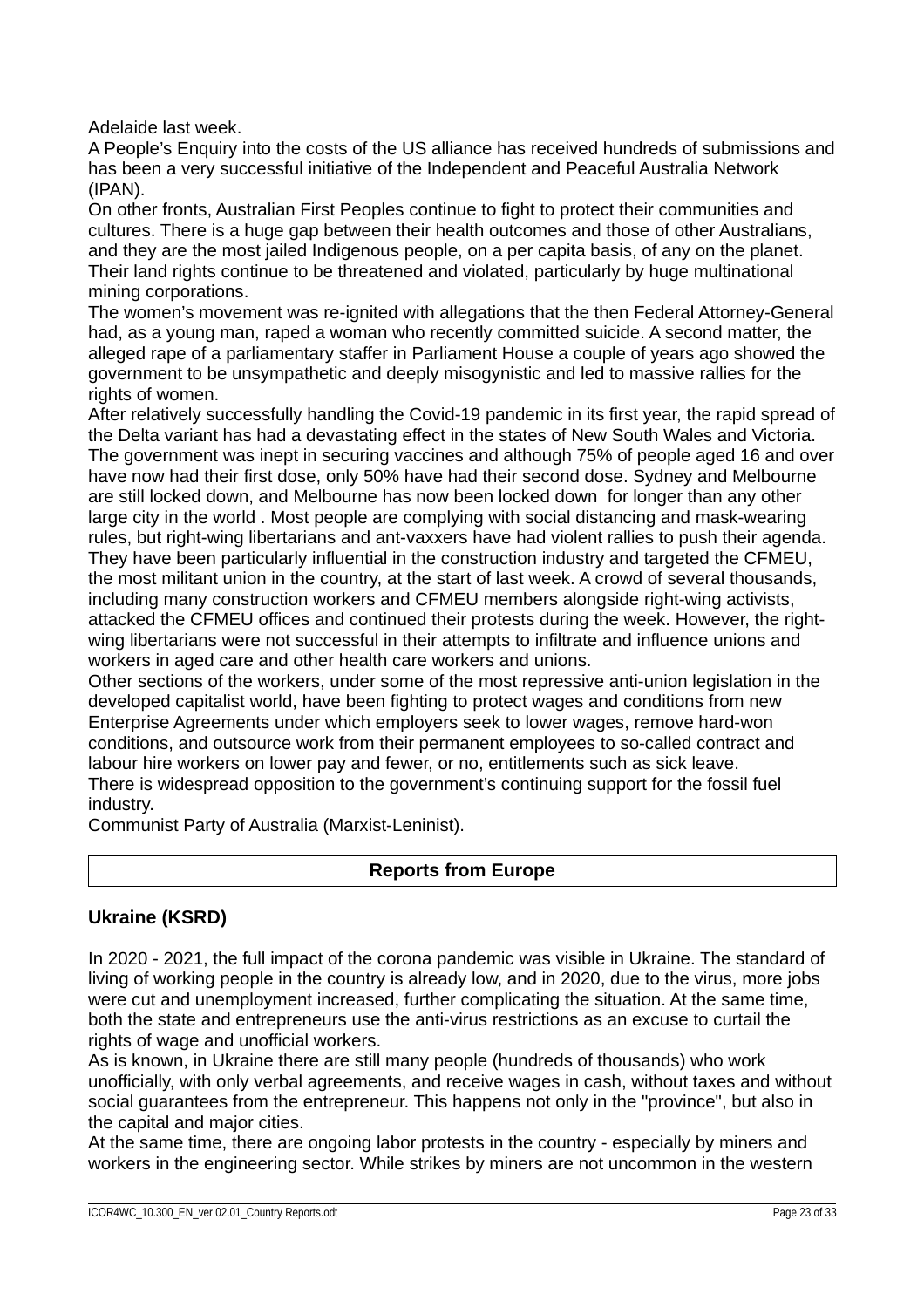and eastern regions, they are still rare in engineering plants. For example, at the beginning of September, workers at the Kharkov aircraft plant went on a one-day strike because the administration had committed numerous violations of labor law, wages were not paid (200 million hryvnias, or almost 7 million euros) and mass layoffs occurred. The action ended with a partial victory for the workers and the settlement of part of the wage debt.

The living conditions of the working class will remain difficult: This fall began another increase in the price of public utilities, for which people already have to pay up to 50% of their personal monthly income (if they live alone). In addition, inflation continues, and the prices of all food and essential goods are rising. All of this imposes an additional burden on working people. Militarily, tensions on the front lines with pro-Russian fighters continue. In recent months, forces of the puppet regime have resumed mortar and artillery shelling of settlements near the front line, killing or injuring civilians. Ordinary people in these places and throughout the country have been living in fear of a new "big" war for years. But what has been happening in the Donbass and Crimea since 2014 has ruined the lives of tens of thousands of working people. The total number of refugees from these regions is now 1.5 million.

Those in power continue their policy of "decommunization" and banning communist propaganda, so our organization must be especially careful in its work. The possibilities for legal activities are severely limited. Nevertheless, we strive to maintain work at both the central and regional levels - including interaction with businesses and trade unions, mass structures, discussions, and educational activities. We also organize regular events on ICOR days of struggle, where we talk about ICOR, its goals and its importance, among other things.

## **Netherlands (RM)**

1) The Netherlands is a small imperialist country where a handful of large monopolies like Shell, Unilever, AKZO Nobel and ING control the state and are the main enemy of the Dutch working masses. The Netherlands was a republic and then became a kingdom; it was installed about 200 years ago by Great Britain and Prussia as a buffer state against revolutionary and Napoleonic France. This explains the very close ties of large monopolies like Shell and Unilever, and finance capital in general, to Great Britain. Dutch imperialism needs alliances with other imperialists to advance its own goals.

When the Bureau of Statistics reports an all-time high in employment, it fails to mention that the majority of workers in flexible, part-time jobs remain disadvantaged. There is a growing gap between high-skill, high-wage, relatively secure jobs on the one hand and the flexible, low-wage precarious jobs (or even day laborers) on the other.

During the last financial crisis, two large Dutch banking groups were restricted in their ability to operate by order of the EU committee (i.e., the larger European imperialists). Brexit is now leading to a further weakening of Dutch imperialism. The Dutch government is looking for new allies against the domination of Germany and France in Europe, while trying to maintain its relations with Anglo-American finance capital.

The recent parliamentary elections in the Netherlands show a further fragmentation of parliamentary politics. With 19 parties now in parliament, a record has been set. This fragmentation shows that many people are on the search. There is a further polarization between the left and the right - with the left-wing opposition mainly to be found outside parliament on the streets. A new government has not yet been formed because of this. A risk for the rulers - the people can get the idea that it also works without!

2) Colleagues in a wide variety of sectors are taking the opportunity to take to the streets again to develop their struggles with renewed vigor. They feel how the capitalists are seizing on the corona pandemic to abolish achievements that were a thorn in their side even without corona. Young people are the most active - not only in the fight against climate catastrophe - they want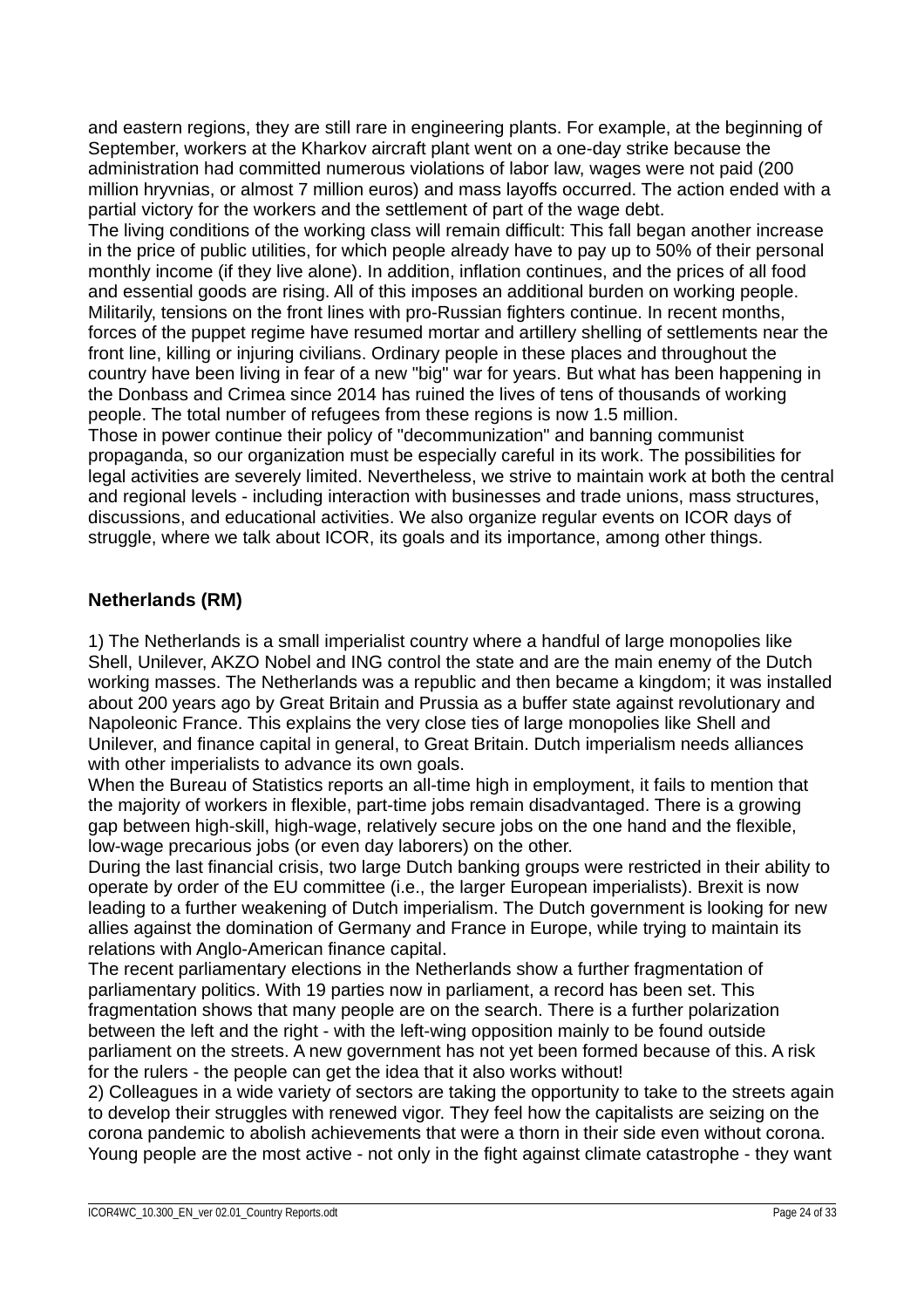'"system change" in the whole of society. How this should look like - there will be many disputes about that. More and more people are experiencing, in one way or another, some of the oppression, arbitrariness and inequality resulting from it. But it depends on whether we criticize the developments from a right-wing or left-wing point of view.

3) Along with ports and post healthcare is a firm part of our work. So we started a third workers' newssheet: "Overdracht" with which we are now gaining experience. In actions and demonstrations in which we participate or which we are organizing to a large extent, our comrades are the ones who are acting against restrictions of bourgeois-democratic rights. Our organization is growing (also with young people) – though we have also lost comrades during the lockdown. We have to fight for every single, new comrade-in-arms. Rode Morgen – The Netherlands

## **Portugal (UMLP)**

In recent years in Portugal, workers have fallen victims to the ever-increasing competition from monopolies around the world, now accelerated by the pandemic, through increased labour exploitation. The reactionary measures of Costa government's management of the pandemic have affected workers drastically, pushing the crisis burden onto the backs of workers, all done for the greed of increasing their profit margins, expropriating more and more of the earnings of our labour. Already today, 1 in every 5 workers receives the minimum wage and this number has tripled, where more than half of Portuguese workers work overtime to survive the low wages or work double shifts.

Now, the national bourgeoisie, by the hand of the 42 companies listed on the Portuguese stock exchange index, has announced "restructurings" that will lead to the dismissal of 1.1 million workers in the coming years in the name of profit maximization, telling us that automation or robotization is to blame. Well, the new technology gives the opportunity to shorten working hours and spread the existing work over more shoulders, thus creating more jobs, with a 30-hour week without loss of wages. One after another, the big companies, announce and carry out plans for massive layoffs. These "restructuring processes", forced by the monopolies that completely subordinate, economically and politically, the state and hold their power over all of society, cost us thousands of jobs, tearing up collective contracts and sanitizing workers with thousands of forced "voluntary" layoffs and dismissals. These attacks on labour have been thoroughly and strategically planned by the government - merged with the monopoly organs - and employer corporations involved, supported by the bourgeois parliamentary parties. Against these attacks, we have the offensive demand of the struggle for a 30 Hours work week, without loss of wages, and the struggle for every job.

We are witnessing the fall in living conditions, moral harassment, attacks on the right to strike with the use and abuse of civil and military requisition, criminalization and violent attacks on union work, the misappropriation of Social Security money - where workers cash in to pay for retirement and unemployment benefits - to save the bourgeoisie and its companies, emigrants with forced labour in fields....

Also nature does not escape the thirst for profit, where crimes against Nature and Humanity are committed with the high patronage of the imperialist ecologism of the European Union and its "European Battery Alliance" - with the undeniable support of the PS/Costa government and all the local mayors - to open pit lithium mines and exploit workers and natural resources, in order to compete with China and the USA for markets domination. This imperialist environmentalism, with its lies of the "Green Deal", "Green Mining" and Environmental Impact Assessments (EIAs), only serves to feed the bellies of the monopolies. What the EU Commission wants is a remastered edition of the already defeated fraud of imperialist ecologism that compatibilizes economy with capitalist ecology.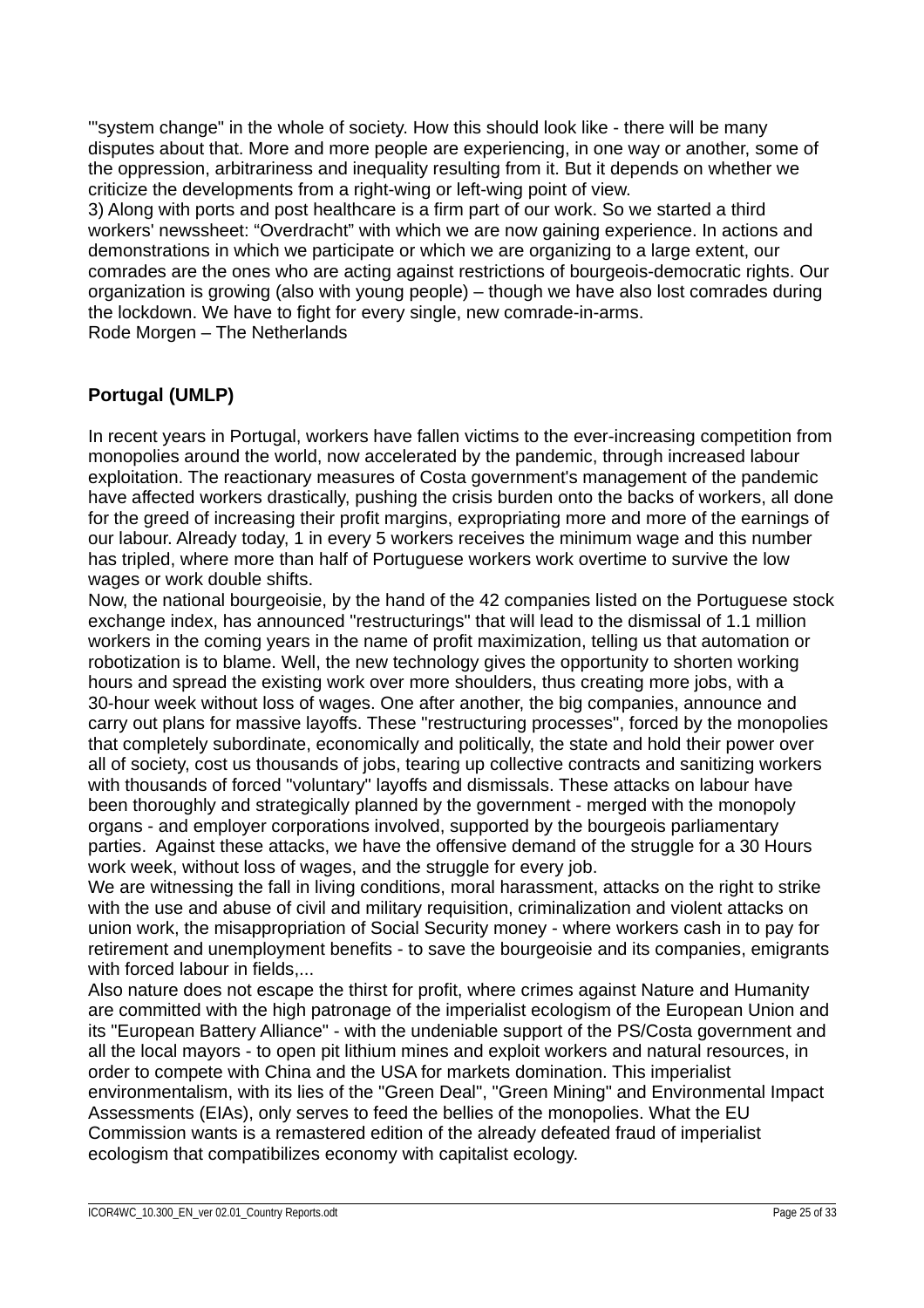As Marxist-Leninists, we have always affirmed that the workers interests and the oppressed masses are antagonistic and irreconcilable with capital interests, thus openly and frontally rejecting class collaboration, we do not escape these attacks either. At the end of March of this year, the Portuguese media was swept by an anti-communist wave that turned into a tsunami in the course of April. The issue was whether communists eat children - preferably their own children. This new edition of openly reactionary anti-communism, which was held back for some time but is now being revived, shows that modern anti-communism is also in crisis. However, the general line of anti-communism in Portugal is to call "Marxism" to everything that is not directly proto-fascist or fascist. Modern anticommunism is, at this point, the predominant one in Portugal. Its relatively most effective form is rational anti-communism, defending capitalism with all its consequences as "no alternative" and painting a chilling picture of Marxism-Leninism, defending "freedom of ideology." We know that as long as there is capitalism there will be the danger of fascism because bourgeois parliamentarianism carries it in its womb. Down with anti-communism as a source of fascist ideology! In short, our small Marxist-Leninist nucleus has proved in this period of one year since our foundation that, despite all limitations imposed by the bourgeois management of COVID pandemic, what yeast revolutionaries are made of. Despite the few forces available for mass work, we have managed to spread and take our political line to all the stages of major popular and labour mass demonstrations. Our mass work, despite all difficulties, was absolutely positive, having thickened our ranks, increased the contacts and people who consult and subscribe to our communiqués and our line, always defending the true Marxist-Leninist line.

## **Germany (MLPD)**

1. Economic and political development:

Since 2018, a new world economic and financial crisis has erupted, which significantly intensified in interaction with the corona pandemic in 2020. On this basis, we analyze the accelerated tendency towards an overall societal crisis of the imperialist world system. In Germany, industrial production plummeted by 29.8% in April 2020. Since a slump in February/March 2020, the DAX share price has risen by 39% to ever new all-time highs. At times, this has also had a crisis-dampening effect. However, the factors of the world financial crisis have become considerably more explosive. The imperialists are relying on unprecedented crisis management, but their main focus is on national issues. Thus, the dominant role of speculation in the global economy is massively increasing and investments are faltering considerably: In Germany, investments in equipment fell by 11.3% in 2020 compared to the previous year and are now below the level of 2016. The contradiction between rampant stock market prices and crisis-ridden industrial production is intensifying. In the winter of 2020/21, a new crisis of confidence emerged that tended to further destabilize the prevailing conditions. The regional flood catastrophe in July 2021 with over 120 deaths, the disaster of NATO's Afghanistan mission and the crisis of crisis management on corona further intensify this crisis. Until shortly before the election, those in power did not succeed in regaining trust on a sustained basis. On the contrary, it is a real crisis election campaign, in which, however, the petty-bourgeois-parliamentary and petty-bourgeois-anti-communist mode of thinking is mobilized. In contrast, the Internationalist Alliance, in which the MLPD participates, was able to further anchor and strengthen itself in the polarization. 2. Development of the workers' and people's struggles

In 2020, quantitative participation in the workers' and people's struggles declined sharply under the impact of the corona pandemic and temporary assembly bans. But the class-struggle core consolidated, for example, in fighting through May Day 2020, which the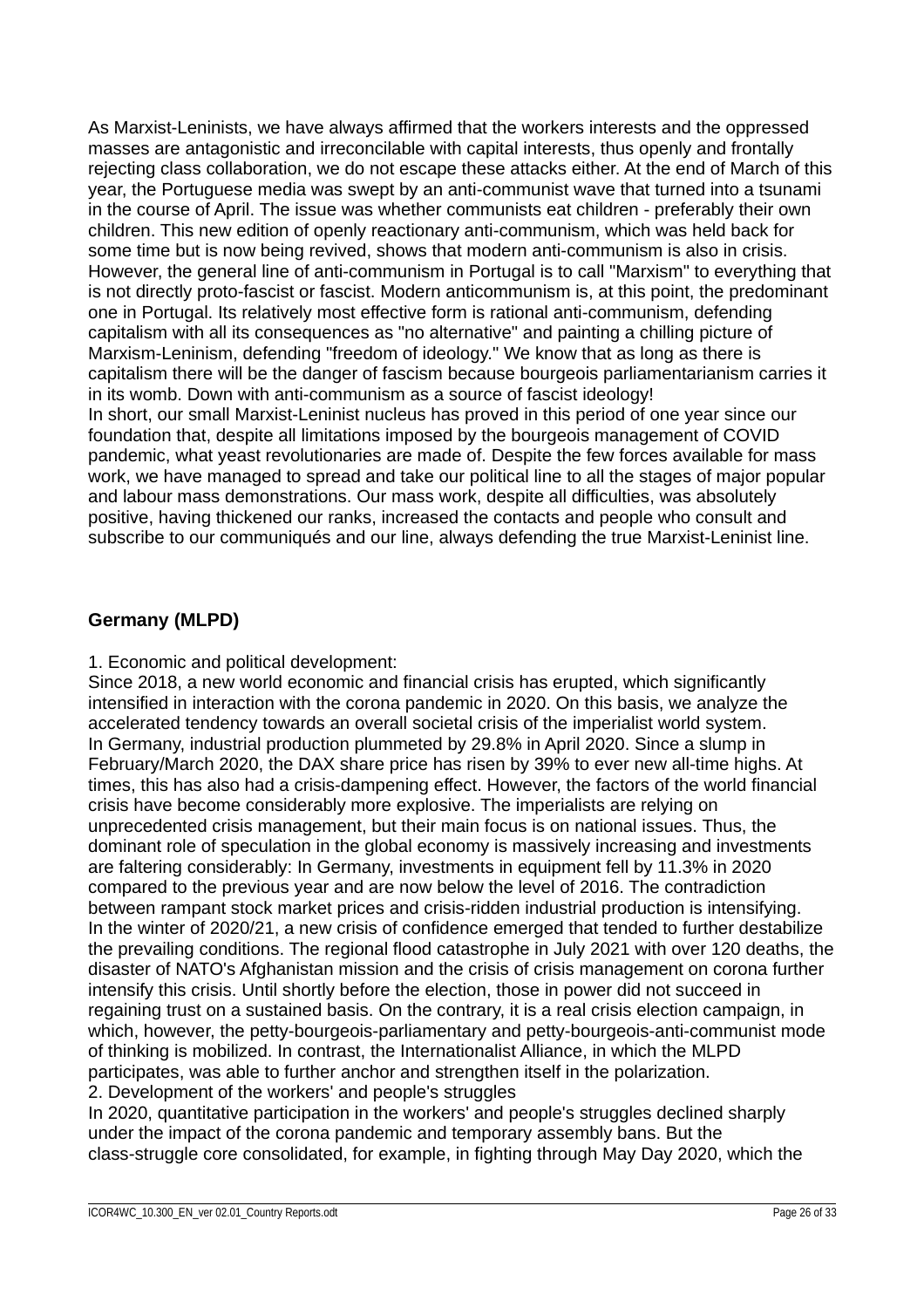MLPD was able to expand into an often leading role on May Day 2021.

The share of workers' struggles in the total number of struggles increased. Trade union consciousness has strengthened, most recently in spring 2021 with 1 million participants in the IG Metall warning strikes. The struggle for workers' unity in East and West and for the reduction of working hours to 35 hrs/week with full wage compensation has revived. The negatively oriented class collaboration policy is under criticism as it has not been for a long time, and the struggle over the mode of thinking for the right conclusions is unfolding. Comrades of the MLPD often enjoy the highest respect in the factories - but are also fought against accordingly.

In the struggle against a liquidationism in society as a whole, the MLPD also participated in the demonstrations of Fridays for Future and developed its environmental policy profile; it conquered the new field of proletarian refugee policy.

3. Development in party building

In 2021 the 11th Party Congress of the MLPD took place. It underlined the success of generation change in the party leadership from Stefan Engel to Gabi Fechtner. A basic course-setting since the foundation of our party was the fundamental importance of the struggle as regards world outlook. Since then we could consolidate continuously. We have been fighting a creeping tendency towards displacement of the ideological aspect in our party work. The "book of the hour" for that is our new publication "The crisis of bourgeois ideology and of anticommunism". It is directed towards the struggle against all versions of anticommunism which has become the main obstacle in consciousness building of the masses since the open crisis of reformism and modern revisionism. Against this background it is very important that the MLPD could strengthen its ranks quantitatively in the last years as well as regarding the education of its members and cadres and could overcome its relative isolation caused by those in power.

## **Bulgaria (BKP)**

Last year's mass anti-government protests were petty-bourgeois in character and mainly directed against corruption. As a result, the governing coalition between GERB and the Patriots lost much of its influence. As a result, the "Patriots" were unable to overcome the threshold clause to enter the new parliament in the regular parliamentary elections in April 2021. GERB remains the largest parliamentary group, but with far fewer deputies than before and isolated from all others. Second was a newly formed populist party of a well-known TV presenter under the name "There is such a people" (ITN). The Socialist Party (BSP) was third. A total of 6 factions entered parliament. Three of them (ITN and two smaller parties) declared themselves parties of protest, against the status quo, embodied in their view by GERB, the Turkish party and BSP. The confrontation, especially between the "protest parties" and GERB, was very sharp, but the contradictions among the "protest parties" also made it impossible to form a government. Thus, this parliament was dissolved after only 8 sessions and new elections were held in July.

This time, ITN became the largest faction with a very small lead over GERB; BSP came third, followed very closely by the traditional bourgeois parties. The same 6 factions entered parliament. ITN wanted to form a minority government with 65 of 240 deputies, but because of its arrogant behavior it was not supported by the other "protest parties." The BSP was already recognized as an anti-GERB force. But its attempt to form a government also failed due to lack of support from ITN. So this parliament was also dissolved and in November we go to elections for the third time this year - this time together with the presidential election. In the meantime, two ministers from the provisional government, who became popular through their criticism of GERB, have founded a new party, which according to sociology will have a leading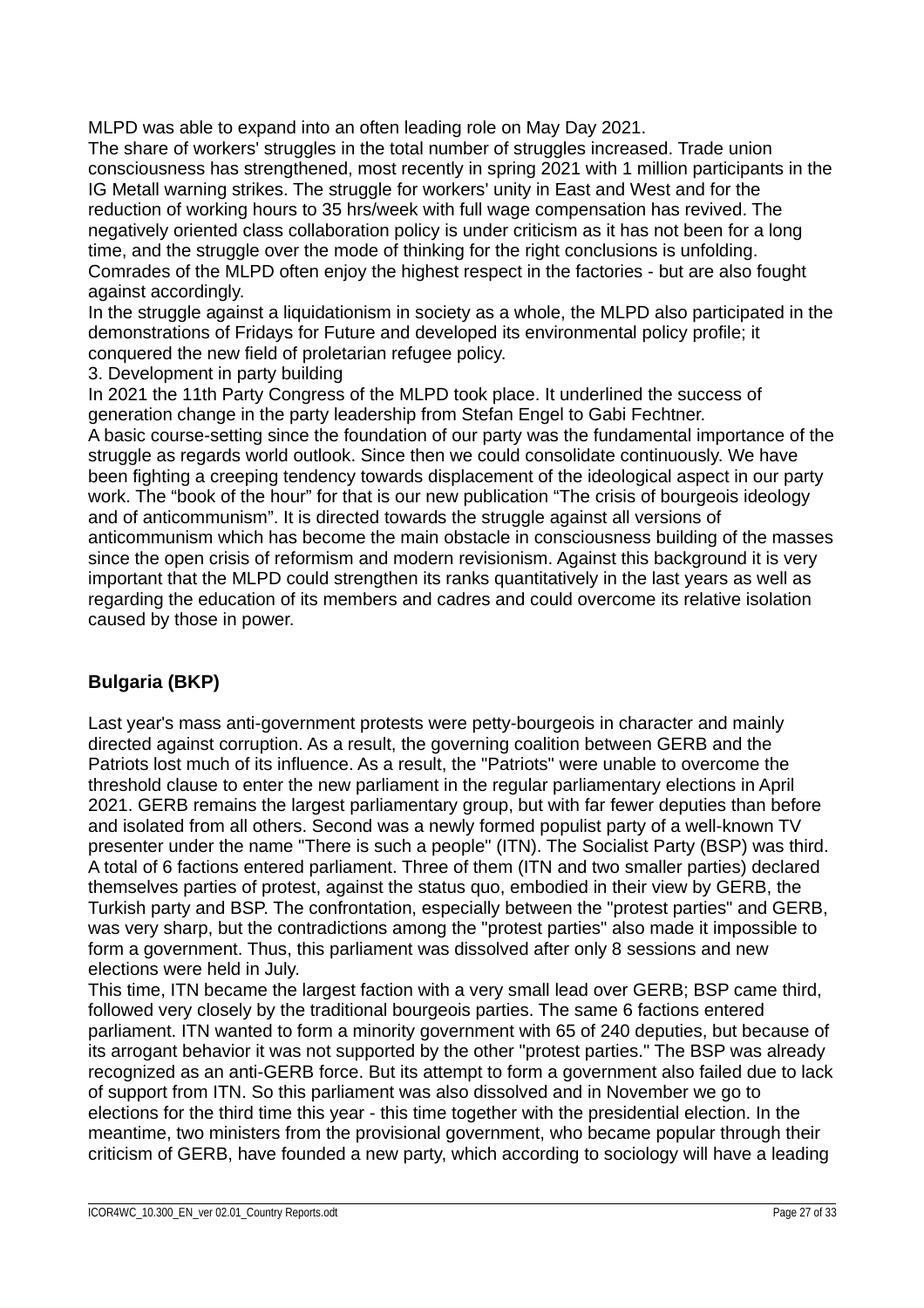role in the next parliament. Because of their indecent behavior, ITN has lost support. So GERB will probably have the strongest faction again, but still isolated from all others. All parties claim that this time there will be a formation of a government.

For the April elections, we have called on all "communist" parties to participate together in the elections so that we can collect the 2500 signatures necessary for admission to the elections. The Party of Bulgarian Communists (PBK) proposed that this participation take place under our name, so that we could get state funding (when a party applies to the elections, it gets funding if it reaches 1% of the votes, and a coalition needs 4% for that). But after that, the PBK leadership decided to apply on its own and failed. The Workers and Peasants Party (BRSP) also failed to honor the agreement, and BRPK (an ICOR member) collected only a few signatures. Thus, we could not collect the required signatures. The July elections were early and there were only 9 days to collect signatures - for us this is impossible and we did not try. The PBK joined the coalition around an ex-prime minister (chancellor) of the BSP. It has blocked our access to this coalition. When we got acquainted with their ideas, we found out that it is a petty-bourgeois nationalist coalition, and we have no place there.

The November elections are also early, so the time to collect signatures was again very short. That's why we reached an agreement in advance with BRSP and BTR (a party that ran independently in July and only got about 4000 votes). But both parties did not keep the agreement and did not provide signatures. This is also true for BRPK. So, we could collect only 1900 signatures and we will not participate in these elections either. So, in the future we have to strengthen our own organization and rely only on our own forces.

## **France's report on the period 2017-2021 (UC and UPML)**

#### 1. General international situation

French imperialism, in the period 2017-2022, has suffered a series of setbacks. The most recent are the failure of the sale of SNA (Submarine Nuclear Attack) to Australia, bypassed by the USA. Similarly, the cancellation of sales of Mistral-type ships to Russia, again under diplomatic pressure, shows a certain loss of autonomy.

In Afghanistan, France was caught up in the turmoil of the American debacle, while in Mali, rebel organisations defeated the Malian army and provoked a French withdrawal from the Sahel.

Both are groups that had the support of rival and growing imperialisms, attacking the influence of rotting French imperialism. Challengers, such as China, compete directly with it. France has increased its policy of cooperation and alliance with Europe, mainly Germany. Thus, Macron has promoted a common European defence policy. It is noteworthy that this ambition is developing at a time when the notion of 'enemy' is again appearing in the documents of the army. The latter is being reorganised with the aim of being able to correspond in form and content to symmetrical confrontations.

## 2. The internal situation in France.

Since the last conference, the deterioration of the situation in France has been accentuated. The setbacks of imperialism and the pressure of new competitors have weighed on the bourgeoisie. Whereas it used to support reforms to increase its rate of profit, it now supports them simply to maintain it, with tenfold energy.

This situation has important political consequences: the political centre of gravity has shifted from a "left-right" confrontation to a "right-extreme-right" confrontation. As for the struggles, they have become more and more politicised, but have not achieved any clearly discernible victory. For example, in education, the teachers refused to correct the baccalaureate (the final exam of secondary education). This refusal was the ultima ratio regum of the teaching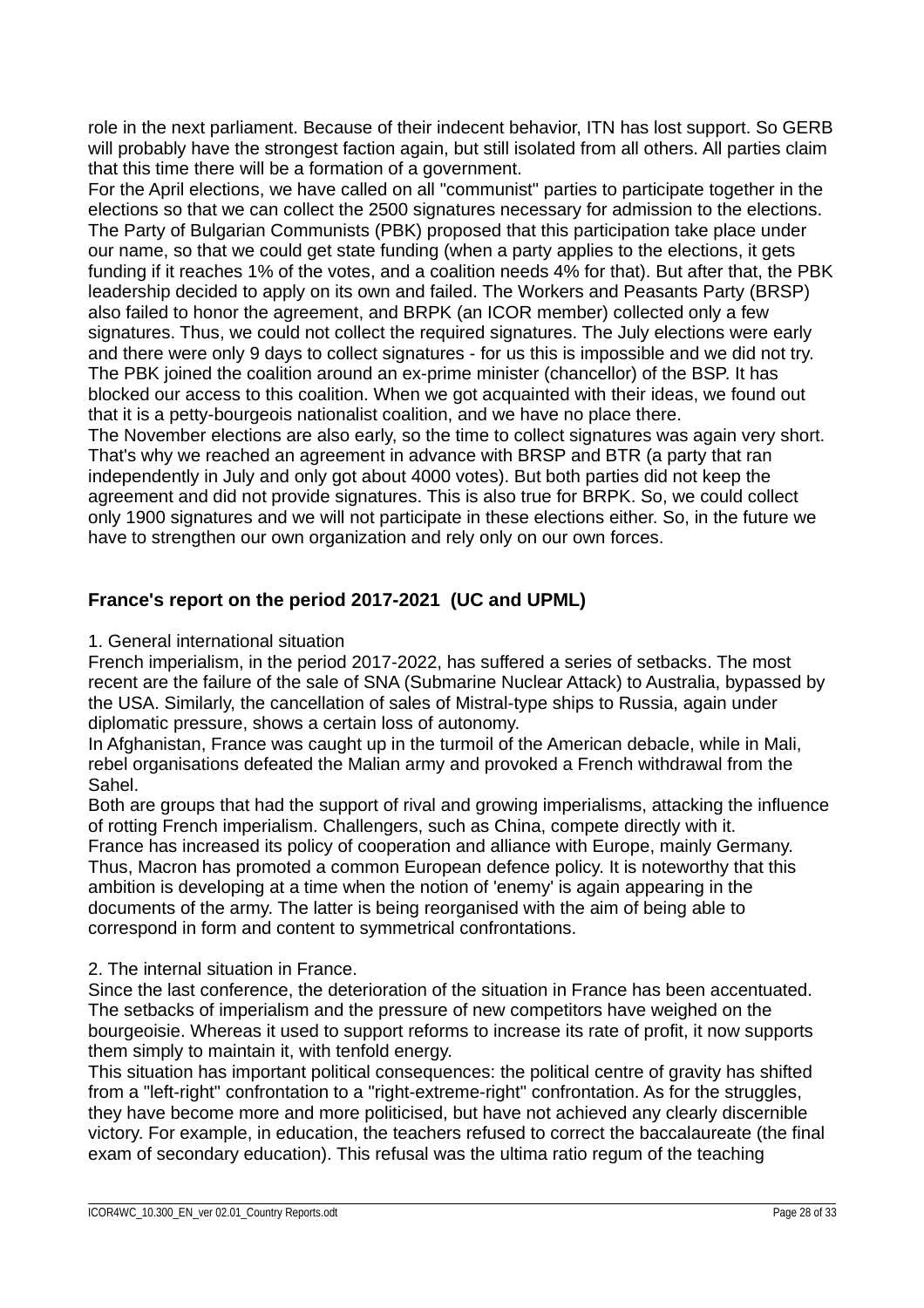profession. The Ministry of Education ignored it and even used it as an argument to weaken this exam and its legal value.

During the period 2017-2018, we have seen the victory of an 'apocalyptic' liberal current embodied by Macron. He stood out with a radically utilitarian vision of politics: rather than playing the card of diplomacy and the medium term to be re-elected, he acted as a head of agency, charged with exercising the dictatorship of the big bourgeoisie in the most direct and efficient way. In his wake, the damage to the French social protection system was immense; but many struggles put the brakes on his plans.

The Covid was a catalyst, the sanitary measures implemented (confinements, closure of places of leisure etc.) were subordinated to ensuring the best possible capitalist economy. However, the successive containments and the "lesser evil" policy in between have relatively weakened the country compared to those who had chosen a "0 Covid" strategy, such as the Asia-Pacific countries.

Three unknowns remain regarding this crisis:

1. How the debt will be repaid, both economically and politically. This argument can be used as a lever to justify extremely aggressive policies against social rights.

2. We do not yet know the real impact on the petty bourgeoisie, it will be visible when the support measures are withdrawn.

3. The pandemic has reinforced the concentration of capital in the hands of the biggest capitalists. The fortunes of the biggest have grown disproportionately, while pauperisation has increased.

The political entropy is therefore ever greater. For the 2022 presidential elections, the bourgeoisie is hesitating between a liberal solution (which could be the liberal-ecologists) and a reactionary solution.

Ecology is taking more and more space in the bourgeois debate - in favour of the greenwashing of the profit economy. Alongside the Le Pen clan, at the head of the Rassemblement National, the leading far-right party in France since the 1980s, new faces are appearing, such as Eric Zemmour1 , supported for example by Catholic networks and the powerful billionaire, Bolloré.

Several systems such as the SNU (Service National Universel) are trying to militarise society and youth again. For the moment, it is a failure, but the will is there.

The relative weakening of French imperialism has created anxiety among the more chauvinistic elements of the labour and communist movement. Thus, the PCF and communist-conservative organisations such as the PRCF consider that it is necessary to stand together with French imperialism against American or German pressure. On the other hand, in their analysis of the world, they consider that Chinese and Russian imperialisms are imperialisms with which we must ally ourselves.

A new stage of economic austerity is coming: social rights and, later, political rights are under attack for the sake of France's competition on the world market.

Reactionary ideas are gaining strength in connection with the elections:

Security and terrorism: in the face of rising impoverishment, contradictions and struggles, the response is a repressive policy on the part of the government.

Islam: Behind the issue of religious obscurantism is actually a racial issue. Conceptions rejecting integration and advocating deportation gain influence by amalgamating fears.

The institutional "left" is in no position to oppose another worldview. The social-democratic French Communist Party, for example, has positioned itself on these without seeking to shatter the lies that they may represent.

The isolation and atomisation produced by the confinements allowed the conspiracy theories to grow. Moreover, combative political organisations have experienced both ideological and practical failures. While mobilisations such as the Gilets Jaunes were undoubtedly political and practical advances, Covid imposed a halt. Mobilisations against health policy have sometimes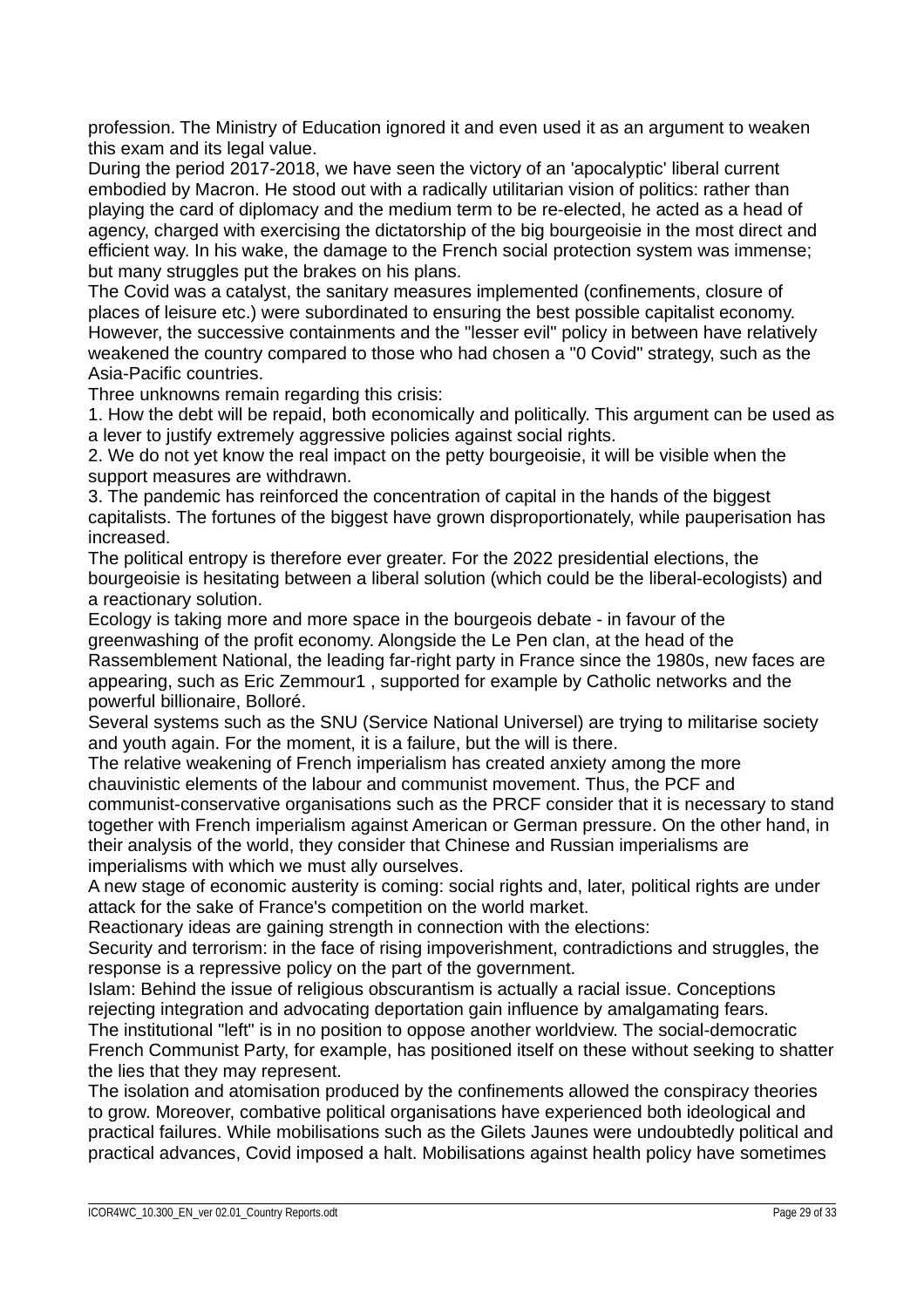carried conspiratorial and individualistic watchwords. Political organisations either followed and amplified these slogans or failed to intervene (as was our case).

1. Situation of the fighting forces.

For more than 5 years, France has been the place of great struggles which show a combative and growing opposition to the right-wing politics of the government and the bourgeois parties. The repression has been brutal and growing. These struggles have mobilised a lot of people (in the field of ecology, youth, workers against casualisation and feminist struggles). Consciences have evolved in an anti-capitalist direction and against the dictatorship of the big groups and their government. The arrival of the pandemic put a stop to the convergence of struggles, but the contradictions still exist and have even deepened. The problem with the struggles is the absence of a political force to take them to a higher political level. There is no revolutionary party and the communist forces are weak and fragmented. Anarcho-syndicalism and Trotskyism are dominant and socialism has a weak echo in the struggles. For this reason, we strive to build an organisation and we promote cooperation between revolutionaries. For the elections, there is no organisation or front capable of both using these elections as platforms and denouncing them. The Trotskyists of the NPA or Lutte Ouvrière pretend to do this, but they are crushed in reality by the narrow framework of the debates.

#### 2. Our situation.

Since the last conference we have been able to improve our situation and work together on several occasions. In the framework of ICOR Europe we have run joint UPML and UCL campaigns against the imperialist European Union and especially this year for the 150 years of the Paris Commune. We have also been able to invest ourselves more deeply in the ICOR and its work. From this point of view, there has been an undeniable progression.

We have developed and are still developing further joint work, both in order to spread our ideas and to promote the ICOR. Our calls for the unity of the parties or organisations claiming to be Marxist-Leninist are for the moment confronted with the sectarianism of the French organisations.

In spite of a progress and of an important work on several themes, we do not succeed yet in solving two obstacles:

The precariousness of our existence: due to the small size of our organisations, they depend largely on individual factors. The failure of one member can have a significant impact on the viability of the organisation.

We are not yet able to resolve the equation between our two strategic objectives:

1. to be an organisation that is capable of being of a high theoretical standard;

2. to be an accessible organisation for first-time activists or for people who are not "intellectuals".

We are trying various solutions to solve these problems. This gap cannot be bridged without a triple action that is difficult to achieve.

1. Raising the qualitative level of activists.

2. An increase in the number of activists.

3. An increase in the commitment of those same activists.

We expect our involvement in ICOR to be a positive factor in this situation.

We believe that the ICOR is a framework for a broad debate that allows us to get out of the short, self-centred Franco-French focus. It is in this sharing of analyses and experiences that a real scientific synthesis and a real common strategy can be born.

For small organisations, inclusion in ICOR is something very important: we are few in number, but we are attached to a project that transcends our organisational existence.

Participating in ICOR and international solidarity is also an important way of joining: it allows us to get out of the feeling of powerlessness and to participate in actions, even in solidarity, which can be exciting. This is a significant factor.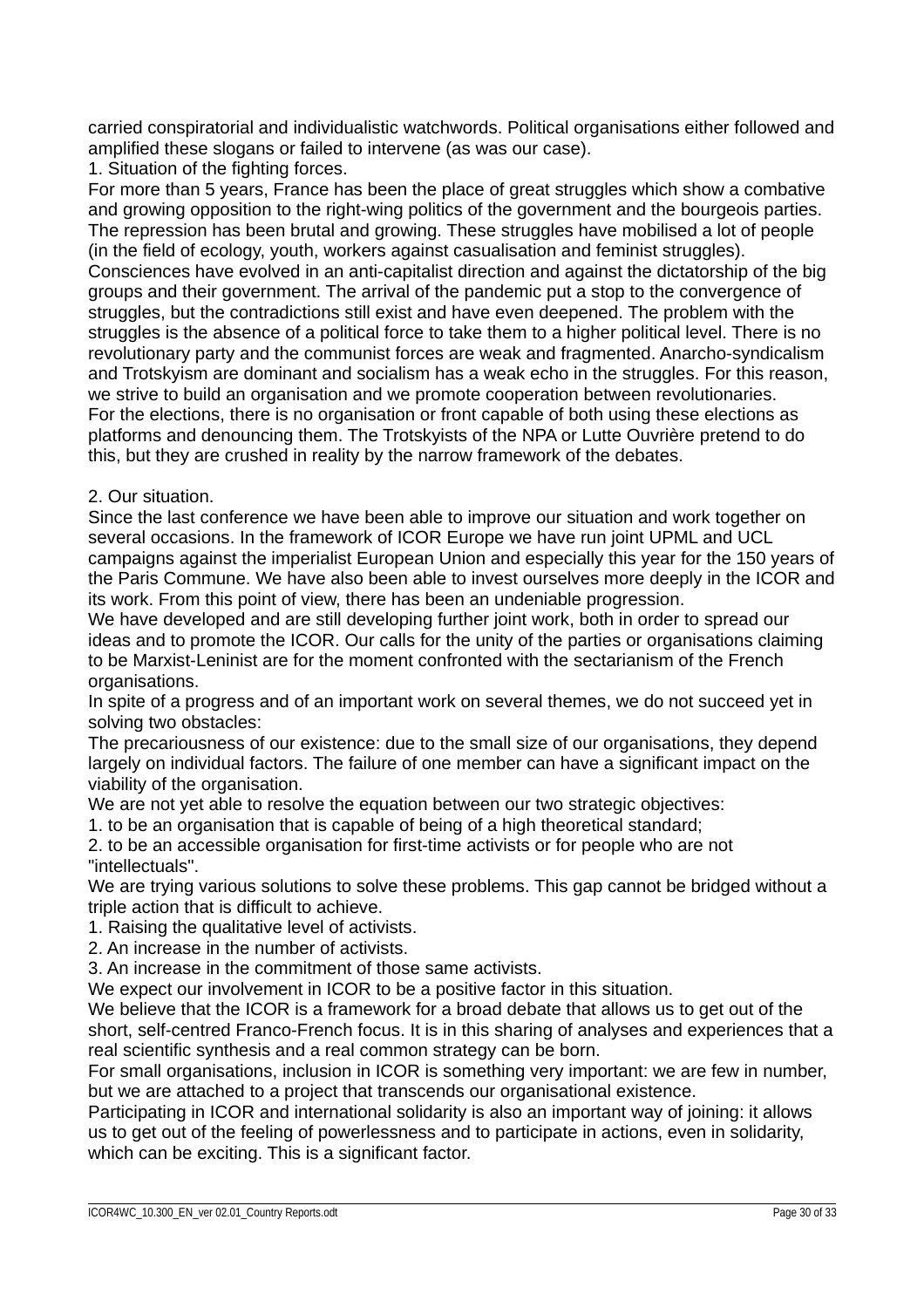The ICOR is a coordination in which serious involvement consumes time and energy, but can also bring energy, as well as training and scope to our organisation.

We still have a lot of work to do, but we feel that we are gradually able to do it better. We still have a long 'war of position' to fight, but it can lead to real breakthroughs when it is won.

## **Schweiz (MLGS)**

#### **Wirtschaftliche Entwicklung**

Im April 2020 wurden über eine Million Menschen in Kurzarbeit geschickt, das entspricht rund 20 % der 5 Millionen Werktätigen. Noch heute sind rund 160 000 Menschen wegen der Corona Krise in Kurzarbeit. In den letzten 10 Jahren entstanden rund 500 000 neue Vollzeitstellen. Die Bevölkerung wuchs im gleichen Zeitraum um rund 800 000 Menschen auf 8.6 Millionen. Die Arbeitslosigkeit in der Schweiz stieg mit der Neuorganisation der internationalen Produktion, Anfang der 90 iger Jahre, auf mehrere Prozent. Zurzeit liegt die Arbeitslosenquote nach internationalem Vergleich, bei rund 4.8 Prozent, bzw.125 000 Erwerbslosen. Geriet letztes Jahr die Schweiz in eine Negativinflation von bis zu 1.3 Prozent im letzten Sommer, so stieg sie dieses Jahr wieder auf 0.7 Prozent.

#### **Klima Entwicklung**

Auch in der Schweiz wird der Übergang zu globalen Klimakatastrophe immer deutlicher. Verheerende Stürme reisen selbst in den Städten hunderte Bäume um, Dächer stürzen unter den Regenmassen zusammen. In einigen Gebieten Zürichs hat sich der Baumbestand halbiert nach einem Sturm. Bergstütze und Erdrutsche nehmen bedrohlich zu, immer mehr Gletscher gehen massiv zurück und werden als "Tot" erklärt. Überschwemmungen nehmen deutlich zu und die Massivität der Wetterextreme sind erste Vorboten der Klimakatastrophe. Trockenheit und Wassermangel auf der einen Seite und Starkregen und Überschwemmungen auf der anderen Seite nehmen für die Landwirtschaft und damit für die Ernährungsgrundlage der Bevölkerung bedrohliche Formen an. 5 vor 12 ist vorbei!

#### **Klimastreik**

Waren noch vor der Pandemie wöchentlich 10000ende vor allem Jugendliche auf der Strasse, um für die Abwendung der drohenden Klimakatastrophe zu demonstrieren, so war dies während der ersten 1,5 Pandemiejahren kaum mehr möglich zu demonstrieren. Erst mit den Impfungen beginnend anfangs dieses Jahres, nehmen die Proteste auch wieder zu. Wenn auch noch nicht in diesem Ausmass.

#### **Frauenbewegung**

Der Frauenstreik mit über einer halben Million Frauen im Jahre 2019 knüpfte an den 1.Frauenstreik von vor 25 Jahren an. Trotz Pandemie nahmen 2021 rund 120 000 am Frauenstreik teil. Er zeigte auf, das trotz Gleichstellungsparagrafen in der Verfassung, die bürgerliche Gleichstellung von Frau und Mann noch weit entfernt ist. Frauenlöhne sind im Schnitt immer noch fast 20 Prozent niedriger, nach wie vor tragen die Frauen die Hauptlast der Reproduktionsarbeit. Und ebenso spielt der Angriff auf das Frauenrentenalter eine gewichtige Rolle. Bereits 2019 scheiterte die AHV-Rentenreform an der Abstimmungsurne wegen der Angleichung, wegen der Anhebung des Frauenrentenalters. Trotzdem versuchen die Herrschenden es nun wieder, erneut das Pensionsalter auf 65 zu erhöhen.

#### **Covid 19**

Mit über 11 000 Covidtoten, bei einer Bevölkerung von 8,7 Millionen, das sind 0,013 %der Bevölkerung, liegt die Schweiz im europäischen Schnitt. Im Vergleich zu Frankreich 0,018 %, Italien 0,0222 %, Indien 0,0033. (Zahlen John Hopkinsuniversität). Die letzten 1,5 Jahre gibt es mit der Coronakrise eine Polarisierung, es geht nicht um impfen oder nicht. In der Frage ist das starke Misstrauen in die Regierung zu Tage getreten. Um den bereits vor der Coronakrise beginnenden Massenprotesten entgegen zu wirken, nutzen die Herrschenden die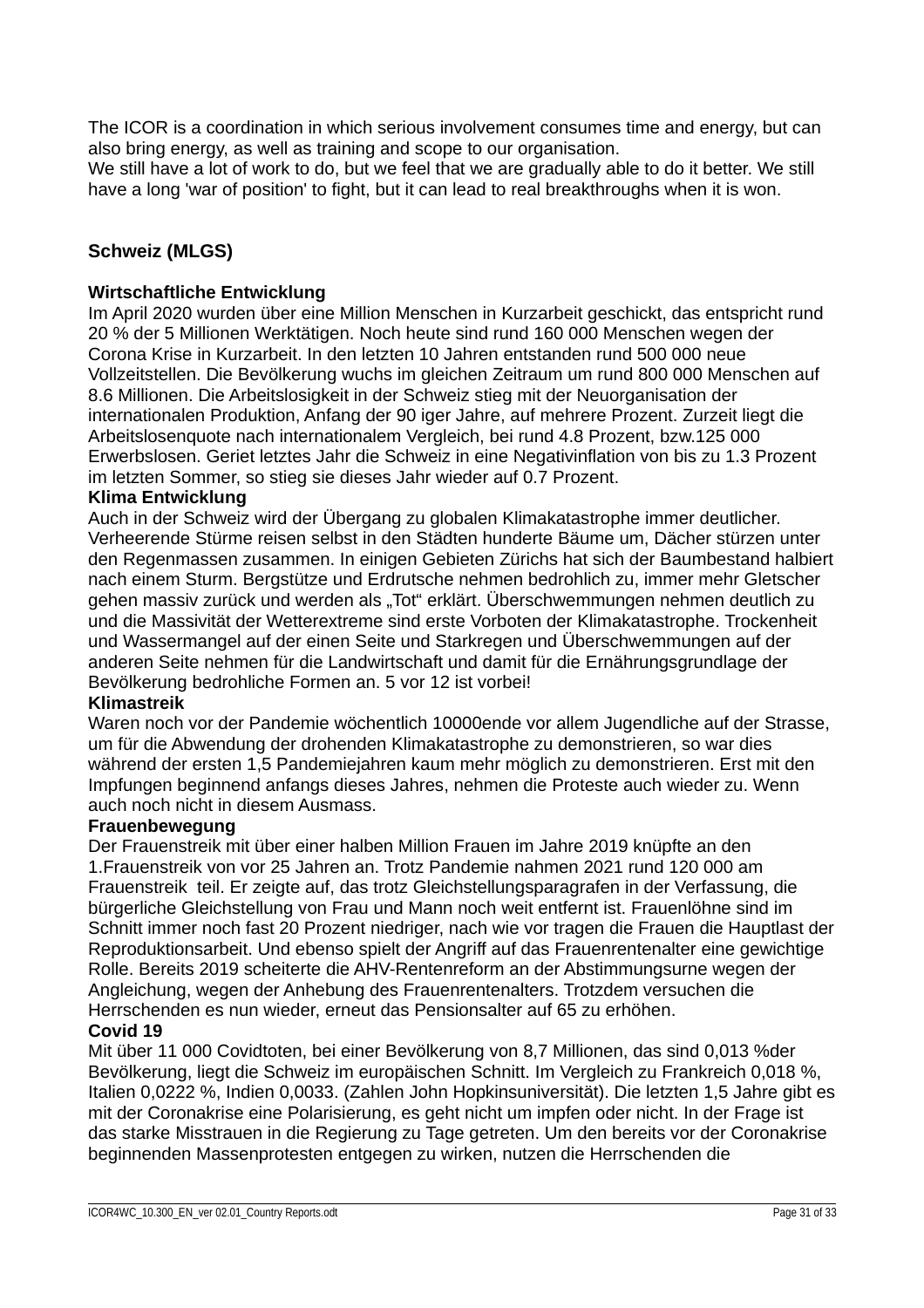entstehenden Widersprüche in folge der Pandemie und bauen ultrareaktionäre Faschistischen Stosstrupps der Querdenker und Coronaskeptiker auf. Der Staat und die internationalen Monopole fürchten in dieser Situation, dass sich die Massen nach neuen Alternativen umschauen. Die Polizeigewalt ist gestiegen, rigoros werden zunehmend nicht bewilligte Proteste nieder geprügelt. Aber auch der Antikommunismus in linken Mäntelchen durch Trotzkist\*innen und co und die Angriffe auf die MLGS nehmen massiv zu. All das ist Ausdruck der Defensive der Herrschenden.

In der Situation gibt es für die MLGS neue Chancen uns, ICOR und den Sozialismus zu propagieren.

## **Nordkurdistan-Türkei (BP (NK-T))**

Die imperialistische Welt versinkt in die Barbarei!

Überall die gleiche Heuchelei!

Die herrschenden reden von Frieden, gleichzeitig bewaffnen sie sich bis zum äußersten, und bereiten sich vor für einen neuen Weltkrieg vorbereitet. Budgets zugeteilt Kriegsrüstung bricht neue Rekorde jedes Jahr.

Sie reden von der Freiheit, unter dieser Vorwand werden imperialistische Annektionen und Kriege geführt.

Sie reden von der Demokratie und dabei werden die unterschiedlichsten Anlässe ausgenutzt um das Regieren im "außerordentlichen Zustand" zum Normalfall zu machen. Es zeigt sich immer deutlicher, dass die bürgerliche Demokratie nichts anderes ist, als die Diktatur des Kapitals auf die Arbeiterklasse und die Arbeiter.

Sie heucheln über Menschenrechte und Demokratie gegenüber Regierungen anderer Länder, und sind dabei an nichts weiter interessiert, als sie unter ihre eigenen Kontrolle zu bringen. Aktuelle Machtspiele um Kuba ist ein weiterer Beispiel dafür!

Ökologie, Gleichheit, Menschenrechte, Frauenrechte , die Rechte der unterdrückten Nationen, das Recht, ihre eigenen Staaten zu etablieren, usw. alles artet in den Munden der Bürgerlichen zu leeren Phrasen, oder sie werden missbraucht um das imperialistische System zu "reformieren", bzw. zu stabilisieren.

Die Umweltkatastrophen und der Klimawandel werden nun selbst von den bürgerlichen Regierungen als reale Bedrohung anerkannt und ihre bürgerlichen Wissenschaftler empfehlen Projekte "um die Welt zu retten"! Das imperialistische Ausbeutungssystem ist gezwungen, einige Sofortmaßnahmen zu ergreifen, um seine Existenz zu erhalten.

Es gibt kein Unterschied zwischen verschiedener Lager der Herrschenden! In unseren Ländern Nordkurdistan-Türkei ist nach wie vor der Kampf zwischen verschiedenen Lager der herrschenden Klassen vorherrschend.

Die Schritte um die faschistische Diktatur in die reaktionäre bürgerliche Demokratie zu führen, wurden in April 2015 mit der Beendigung des "Friedensprozess" bezüglich Kurdischen Befreiungskampfes apruppt eingestellt und es wurde wieder zu offener Kriegspolitik zurückgekehrt. Kriegsführung "im Land", " in der Region und die Welt" das ist die Politik der türkischen Bourgeoisie. Diese Politik ist eigentlich das Wachstum- und Expansionspolitik der türkischen Bourgeoisie.

Dem türkischen Staat gelingt es weitgehend die Widersprüche in der imperialistischen Welt auszunutzen um den Kapitalismus in der Türkei zu entwickeln. Die türkische Bourgeoisie als Ganze will wachsen, sich stärken und expandieren in der Region und in der Welt. In dieser Frage gibt es kein Unterschied der verschiedenen Lager der Herrschenden. Die Unterschiede sind lediglich in der Hinsicht, wie man sich diesen Zielen annähert, welche die nächsten Schritte sind.

Die durch TÜSIAD vertretene, mit westlichem Kapital verwobene sogenante "Istanbuler"